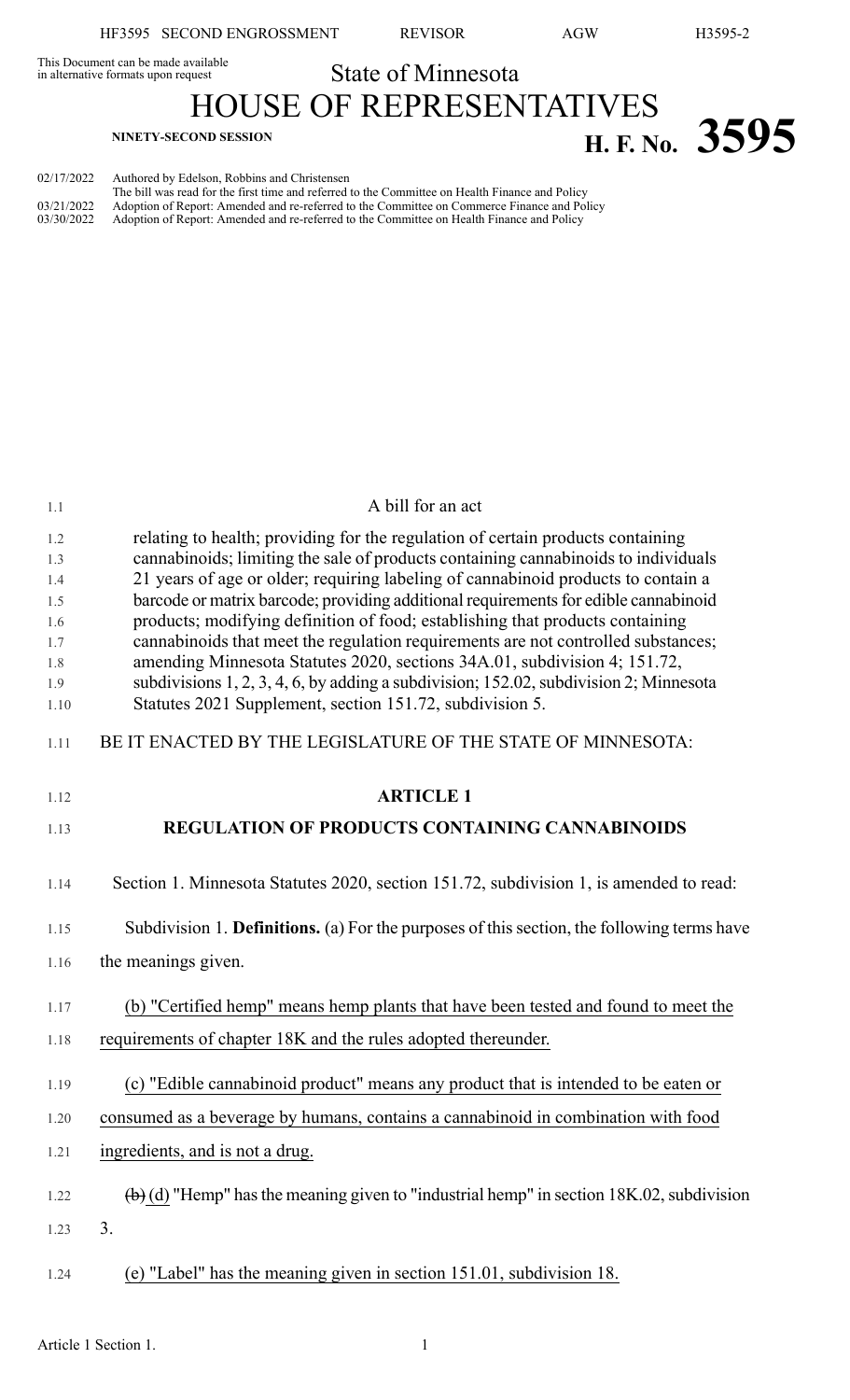- 2.1 (e) (f) "Labeling" means all labels and other written, printed, or graphic matter that are: 2.2 (1) affixed to the immediate container in which a product regulated under this section 2.3 is sold;  $er$ 2.4 (2) provided, in any manner, with the immediate container, including but not limited to 2.5 outer containers, wrappers, package inserts, brochures, or pamphlets.; or 2.6 (3) provided on that portion of a manufacturer's website that is linked by a scannable 2.7 barcode or matrix barcode. 2.8 (g) "Matrix barcode" means a code that stores data in a two-dimensional array of 2.9 geometrically shaped dark and light cells capable of being read by the camera on a 2.10 smartphone or other mobile device. 2.11 (h) "Nonintoxicating cannabinoid" means substances extracted from certified hemp 2.12 plants that do not produce intoxicating effects when consumed by any route of administration. 2.13 Sec. 2. Minnesota Statutes 2020, section 151.72, subdivision 2, is amended to read: 2.14 Subd. 2. **Scope.** (a) This section applies to the sale of any product that contains 2.15 nonintoxicating cannabinoids extracted from hemp other than food and that is an edible 2.16 cannabinoid product or is intended for human or animal consumption by any route of 2.17 administration. 2.18 (b) Thissection does not apply to any product dispensed by a registered medical cannabis 2.19 manufacturer pursuant to sections 152.22 to 152.37. 2.20 (c) The board must have no authority over food products, as defined in section 34A.01, 2.21 subdivision 4, that do not contain cannabinoids extracted or derived from hemp. 2.22 Sec. 3. Minnesota Statutes 2020, section 151.72, subdivision 3, is amended to read: 2.23 Subd. 3. **Sale of cannabinoids derived from hemp.** (a) Notwithstanding any other 2.24 section of this chapter, a product containing nonintoxicating cannabinoids, including an 2.25 edible cannabinoid product, may be sold for human or animal consumption only if all of 2.26 the requirements of this section are met, provided that a product sold for human or animal 2.27 consumption does not contain more than 0.3 percent of any tetrahydrocannabinol and an 2.28 edible cannabinoid product does not contain an amount of any tetrahydrocannabinol that 2.29 exceeds the limits established in subdivision 5a, paragraph (f). 2.30 (b) No other substance extracted or otherwise derived from hemp may be sold for human
- 2.31 consumption if the substance is intended: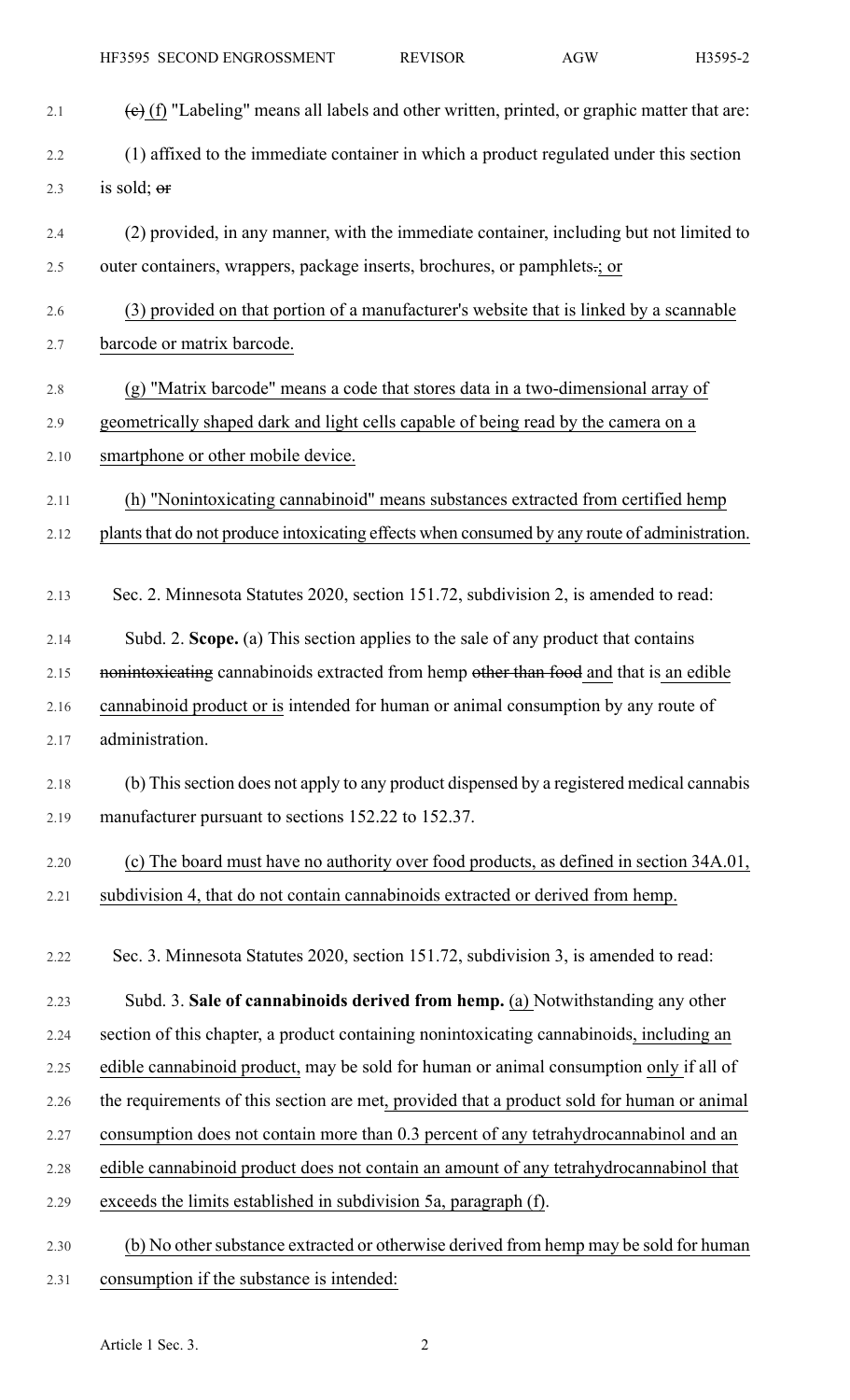| 3.1  | (1) for external or internal use in the diagnosis, cure, mitigation, treatment, or prevention |
|------|-----------------------------------------------------------------------------------------------|
| 3.2  | of disease in humans or other animals; or                                                     |
| 3.3  | (2) to affect the structure or any function of the bodies of humans or other animals.         |
| 3.4  | (c) No product containing any cannabinoid or tetrahydrocannabinol extracted or otherwise      |
| 3.5  | derived from hemp may be sold to any individual who is under the age of 21.                   |
| 3.6  | (d) Products that meet the requirements of this section are not controlled substances         |
| 3.7  | under section 152.02.                                                                         |
| 3.8  | Sec. 4. Minnesota Statutes 2020, section 151.72, subdivision 4, is amended to read:           |
| 3.9  | Subd. 4. Testing requirements. (a) A manufacturer of a product regulated under this           |
| 3.10 | section must submit representative samples of the product to an independent, accredited       |
| 3.11 | laboratory in order to certify that the product complies with the standards adopted by the    |
| 3.12 | board. Testing must be consistent with generally accepted industry standards for herbal and   |
| 3.13 | botanical substances, and, at a minimum, the testing must confirm that the product:           |
| 3.14 | (1) contains the amount or percentage of cannabinoids that is stated on the label of the      |
| 3.15 | product;                                                                                      |
| 3.16 | (2) does not contain more than trace amounts of any mold, residual solvents, pesticides,      |
| 3.17 | fertilizers, or heavy metals; and                                                             |
| 3.18 | (3) does not contain a delta-9 tetrahydrocannabinol concentration that exceeds the            |
| 3.19 | concentration permitted for industrial hemp as defined in section 18K.02, subdivision 3       |
| 3.20 | more than 0.3 percent of any tetrahydrocannabinol.                                            |
| 3.21 | (b) Upon the request of the board, the manufacturer of the product must provide the           |
| 3.22 | board with the results of the testing required in this section.                               |
| 3.23 | (c) Testing of the hemp from which the nonintoxicating cannabinoid was derived, or            |
| 3.24 | possession of a certificate of analysis for such hemp, does not meet the testing requirements |
| 3.25 | of this section.                                                                              |
|      |                                                                                               |
| 3.26 | Sec. 5. Minnesota Statutes 2021 Supplement, section 151.72, subdivision 5, is amended         |
| 3.27 | to read:                                                                                      |
| 3.28 | Subd. 5. Labeling requirements. (a) A product regulated under this section must bear          |
| 3.29 | a label that contains, at a minimum:                                                          |
| 3.30 | (1) the name, location, contact phone number, and website of the manufacturer of the          |
| 3.31 | product;                                                                                      |

Article 1 Sec. 5. 3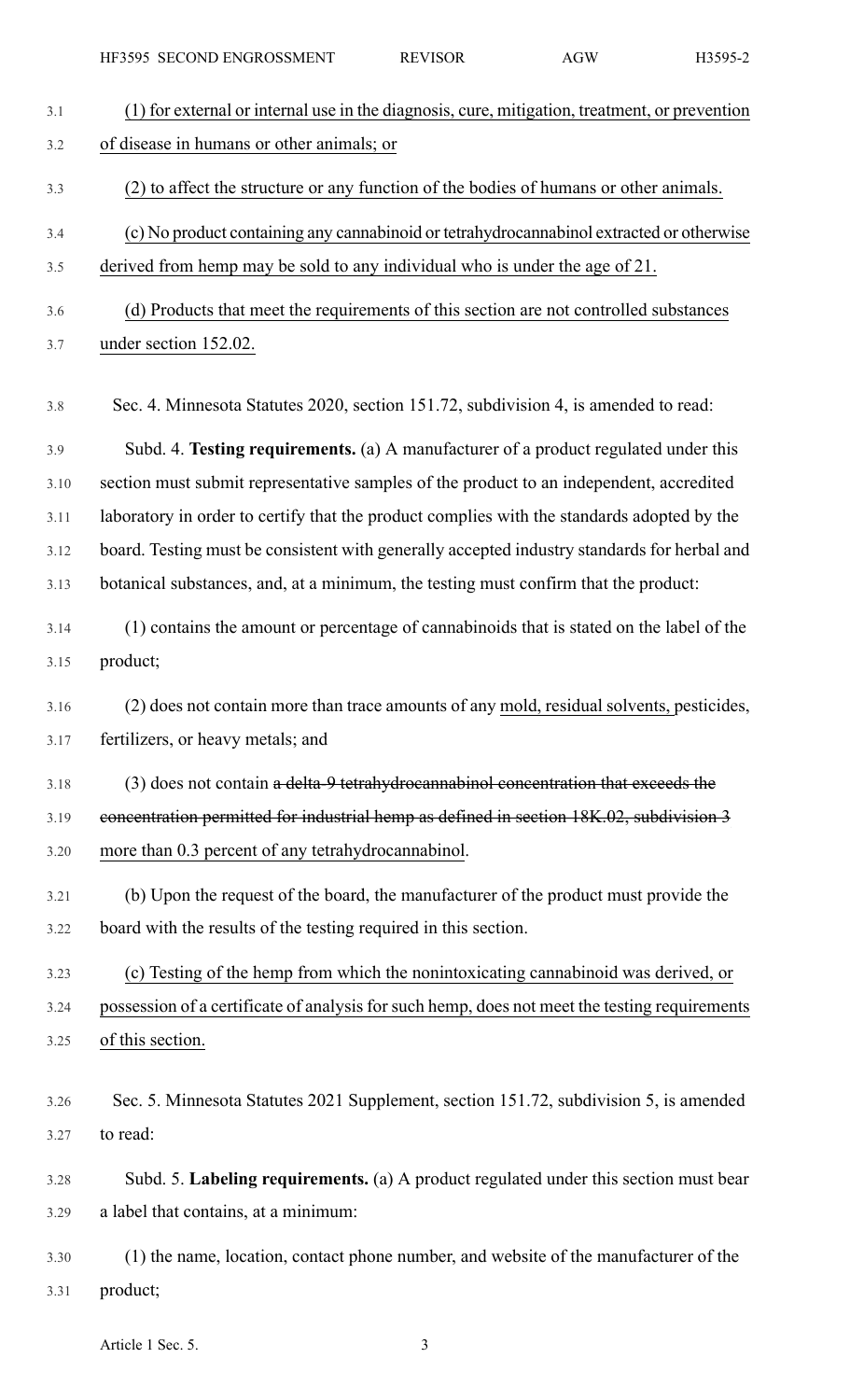| 4.1  | (2) the name and address of the independent, accredited laboratory used by the                                     |
|------|--------------------------------------------------------------------------------------------------------------------|
| 4.2  | manufacturer to test the product; and                                                                              |
| 4.3  | (3) an accurate statement of the amount or percentage of cannabinoids found in each                                |
| 4.4  | unit of the product meant to be consumed; or.                                                                      |
| 4.5  | $(4)$ instead of the information required in clauses (1) to (3), a scannable bar code or QR                        |
| 4.6  | code that links to the manufacturer's website.                                                                     |
| 4.7  | (b) The information in paragraph (a) may be provided on an outer package if the                                    |
| 4.8  | immediate container that holds the product is too small to contain all of the information.                         |
| 4.9  | (c) The information required in paragraph (a) may be provided through the use of a                                 |
| 4.10 | scannable barcode or matrix barcode that links to a page on the manufacturer's website if                          |
| 4.11 | that page contains all of the information required by this subdivision.                                            |
| 4.12 | (d) The label must also include a statement stating that this the product does not claim                           |
| 4.13 | to diagnose, treat, cure, or prevent any disease and has not been evaluated or approved by                         |
| 4.14 | the United States Food and Drug Administration (FDA) unless the product has been so                                |
| 4.15 | approved.                                                                                                          |
| 4.16 | $\left(\frac{b}{c}\right)$ (e) The information required to be on the label by this subdivision must be prominently |
| 4.17 | and conspicuously placed and on the label or displayed on the website in terms that can be                         |
| 4.18 | easily read and understood by the consumer.                                                                        |
| 4.19 | $\overline{e}$ (f) The label labeling must not contain any claim that the product may be used or is                |
| 4.20 | effective for the prevention, treatment, or cure of a disease or that it may be used to alter                      |
| 4.21 | the structure or function of human or animal bodies, unless the claim has been approved by                         |
| 4.22 | the FDA.                                                                                                           |
| 4.23 | Sec. 6. Minnesota Statutes 2020, section 151.72, is amended by adding a subdivision to                             |
| 4.24 | read:                                                                                                              |
| 4.25 | Subd. 5a. Additional requirements for edible cannabinoid products. (a) In addition                                 |
| 4.26 | to the testing and labeling requirements under subdivisions 4 and 5, an edible cannabinoid                         |
| 4.27 | must meet the requirements of this subdivision.                                                                    |
| 4.28 | (b) An edible cannabinoid product must not:                                                                        |
| 4.29 | (1) bear the likeness or contain cartoon-like characteristics of a real or fictional person,                       |
| 4.30 | animal, or fruit that appeals to children;                                                                         |
| 4.31 | (2) be modeled after a brand of products primarily consumed by or marketed to children;                            |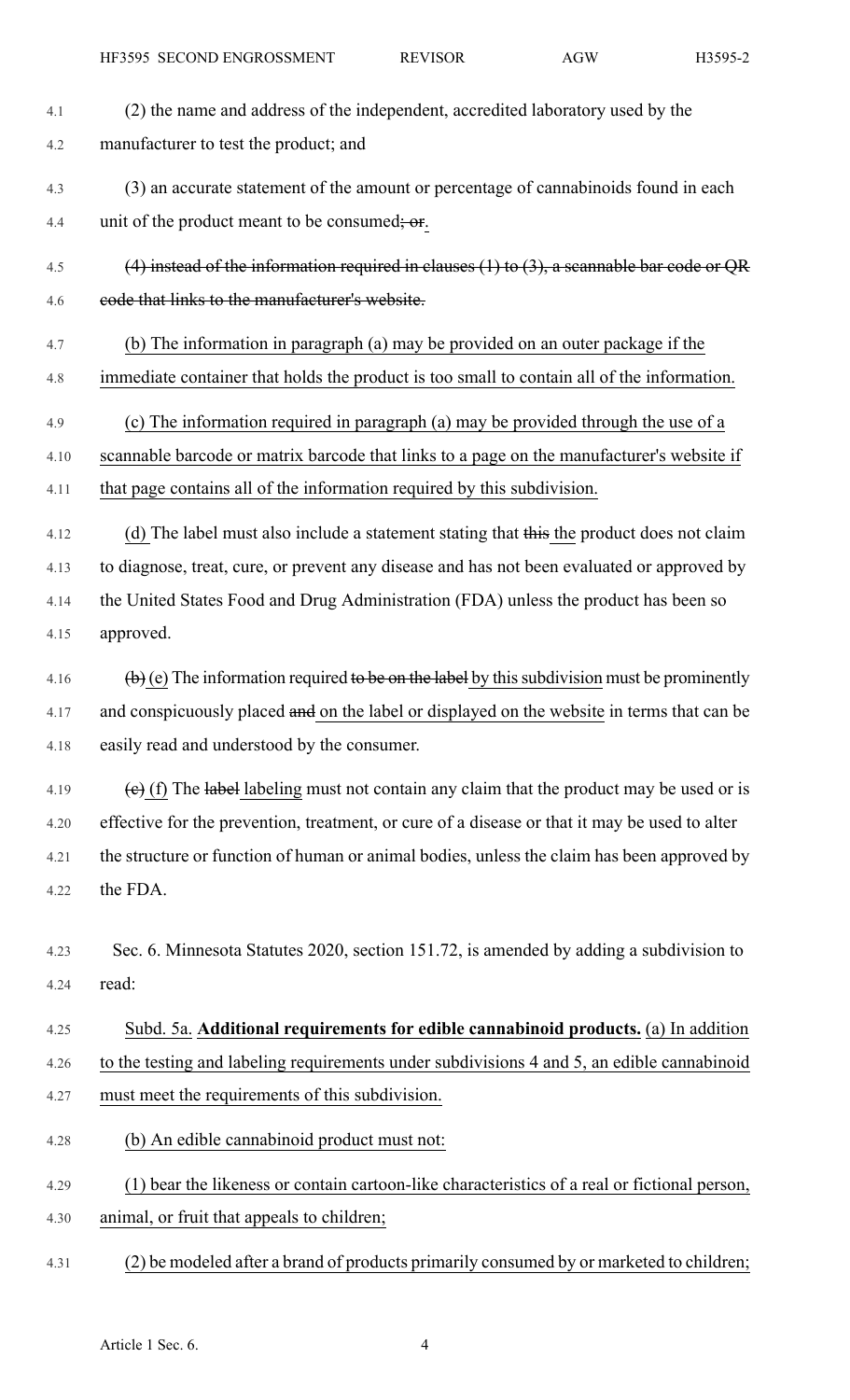| 5.1  | (3) be made by applying an extracted or concentrated hemp-derived cannabinoid to a            |
|------|-----------------------------------------------------------------------------------------------|
| 5.2  | commercially available candy or snack food item;                                              |
| 5.3  | (4) contain an ingredient, other than a hemp-derived cannabinoid, that is not approved        |
| 5.4  | by the United States Food and Drug Administration for use in food;                            |
| 5.5  | (5) be packaged in a way that resembles the trademarked, characteristic, or                   |
| 5.6  | product-specialized packaging of any commercially available food product; or                  |
| 5.7  | (6) be packaged in a container that includes a statement, artwork, or design that could       |
| 5.8  | reasonably mislead any person to believe that the package contains anything other than an     |
| 5.9  | edible cannabinoid product.                                                                   |
| 5.10 | (c) An edible cannabinoid product must be prepackaged in packaging or a container that        |
| 5.11 | is child-resistant, tamper-evident, and opaque or placed in packaging or a container that is  |
| 5.12 | child-resistant, tamper-evident, and opaque at the final point of sale to a customer. The     |
| 5.13 | requirement that packaging be child-resistant does not apply to an edible cannabinoid product |
| 5.14 | that is intended to be consumed as a beverage and which contains no more than a trace         |
| 5.15 | amount of any tetrahydrocannabinol.                                                           |
| 5.16 | (d) If an edible cannabinoid product is intended for more than a single use or contains       |
| 5.17 | multiple servings, each serving must be indicated by scoring, wrapping, or other indicators   |
| 5.18 | designating the individual serving size.                                                      |
| 5.19 | (e) A label containing at least the following information must be affixed to the packaging    |
| 5.20 | or container of all edible cannabinoid products sold to consumers:                            |
| 5.21 | $(1)$ the serving size;                                                                       |
| 5.22 | (2) the cannabinoid profile per serving and in total;                                         |
| 5.23 | (3) a list of ingredients, including identification of any major food allergens declared      |
| 5.24 | by name; and                                                                                  |
| 5.25 | (4) the following statement: "Keep this product out of reach of children."                    |
| 5.26 | (f) An edible cannabinoid product must not contain more than five milligrams of any           |
| 5.27 | tetrahydrocannabinol in a single serving, or more than a total of 50 milligrams of any        |
| 5.28 | tetrahydrocannabinol per package.                                                             |
| 5.29 | Sec. 7. Minnesota Statutes 2020, section 151.72, subdivision 6, is amended to read:           |
| 5.30 | Subd. 6. Enforcement. (a) A product sold regulated under this section, including an           |

5.31 edible cannabinoid product, shall be considered an adulterated drug if: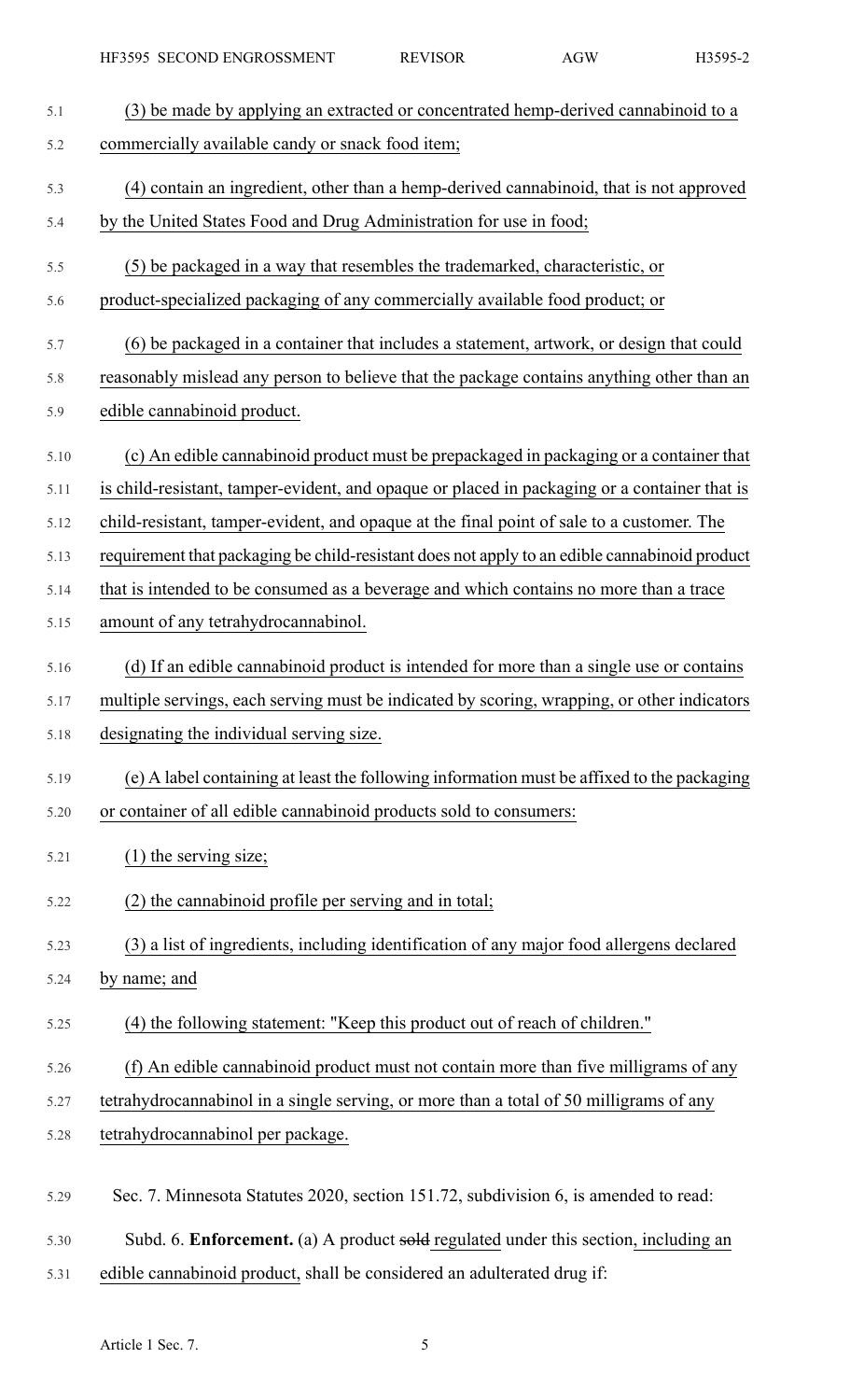HF3595 SECOND ENGROSSMENT REVISOR AGW H3595-2

| 6.1  | (1) it consists, in whole or in part, of any filthy, putrid, or decomposed substance;          |
|------|------------------------------------------------------------------------------------------------|
| 6.2  | (2) it has been produced, prepared, packed, or held under unsanitary conditions where          |
| 6.3  | it may have been rendered injurious to health, or where it may have been contaminated with     |
| 6.4  | filth;                                                                                         |
| 6.5  | (3) its container is composed, in whole or in part, of any poisonous or deleterious            |
| 6.6  | substance that may render the contents injurious to health;                                    |
| 6.7  | (4) it contains any food additives, color additives, or excipients that have been found by     |
| 6.8  | the FDA to be unsafe for human or animal consumption; or                                       |
| 6.9  | (5) it contains an amount or percentage of nonintoxicating cannabinoids that is different      |
| 6.10 | than the amount or percentage stated on the label.;                                            |
| 6.11 | (6) it contains more than 0.3 percent of any tetrahydrocannabinol or, if the product is        |
| 6.12 | an edible cannabinoid product, an amount of tetrahydrocannabinol that exceeds the limits       |
| 6.13 | established in subdivision 5a, paragraph (f); or                                               |
| 6.14 | (7) it contains more than trace amounts of mold, residual solvents, pesticides, fertilizers,   |
| 6.15 | or heavy metals.                                                                               |
| 6.16 | (b) A product sold regulated under this section shall be considered a misbranded drug          |
| 6.17 | if the product's labeling is false or misleading in any manner or in violation of the          |
| 6.18 | requirements of this section.                                                                  |
| 6.19 | (c) The board's authority to issue cease and desist orders under section 151.06; to embargo    |
| 6.20 | adulterated and misbranded drugs under section 151.38; and to seek injunctive relief under     |
| 6.21 | section 214.11, extends to any violation of this section.                                      |
| 6.22 | <b>ARTICLE 2</b>                                                                               |
| 6.23 | <b>CONFORMING CHANGES</b>                                                                      |
| 6.24 | Section 1. Minnesota Statutes 2020, section 34A.01, subdivision 4, is amended to read:         |
| 6.25 | Subd. 4. Food. "Food" means every ingredient used for, entering into the consumption           |
| 6.26 | of, or used or intended for use in the preparation of food, drink, confectionery, or condiment |
| 6.27 | for humans or other animals, whether simple, mixed, or compound; and articles used as          |
| 6.28 | components of these ingredients, except that edible cannabinoid products, as defined in        |
| 6.29 | section 151.72, subdivision 1, paragraph (c), are not food.                                    |
| 6.30 | Sec. 2. Minnesota Statutes 2020, section 152.02, subdivision 2, is amended to read:            |

6.31 Subd. 2. **Schedule I.** (a) Schedule I consists of the substances listed in this subdivision.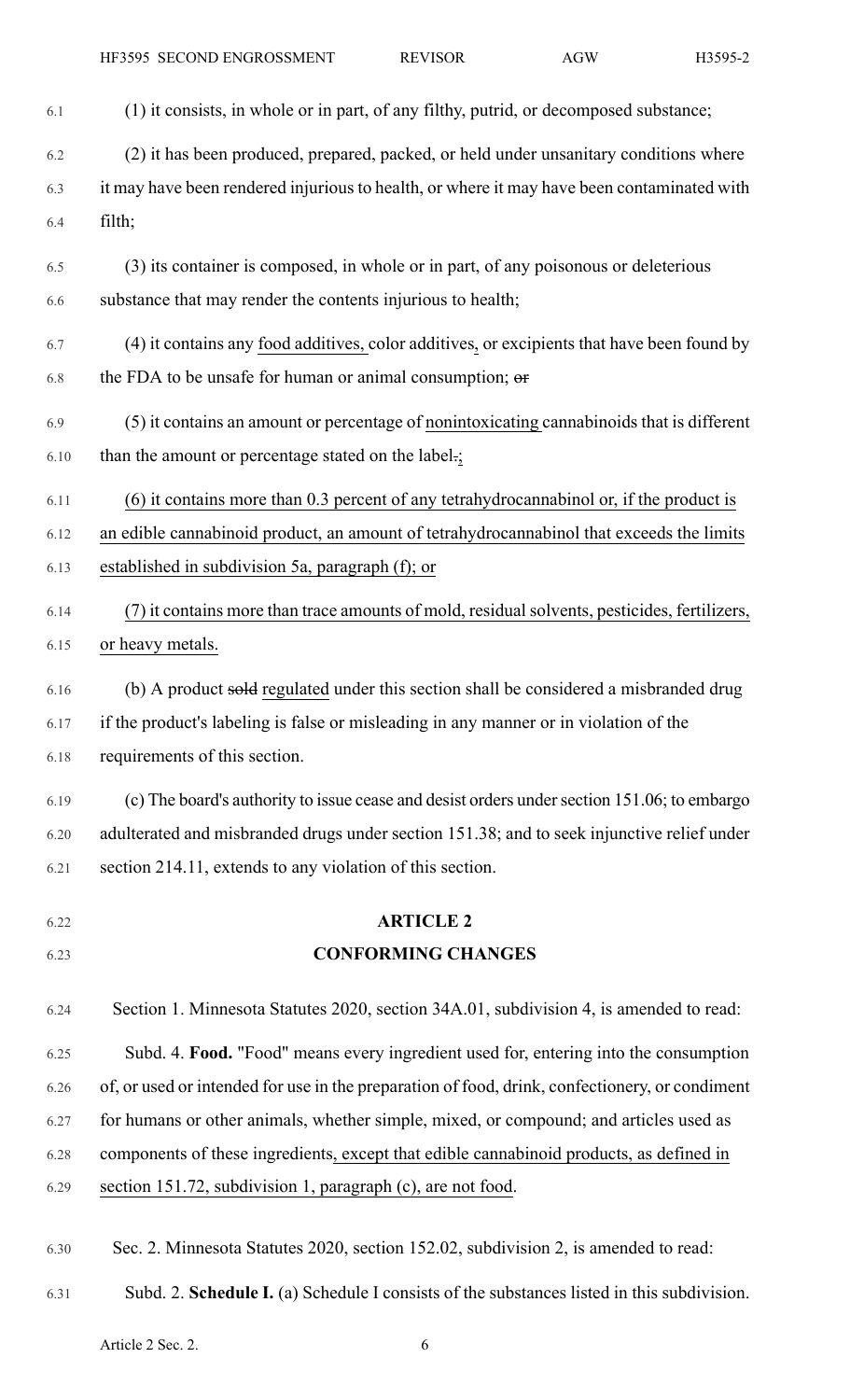7.1 (b) Opiates. Unless specifically excepted or unless listed in another schedule, any of the 7.2 following substances, including their analogs, isomers, esters, ethers, salts, and salts of 7.3 isomers, esters, and ethers, whenever the existence of the analogs, isomers, esters, ethers, 7.4 and salts is possible: 7.5 (1) acetylmethadol; 7.6 (2) allylprodine; 7.7 (3) alphacetylmethadol (except levo-alphacetylmethadol, also known as levomethadyl 7.8 acetate); 7.9 (4) alphameprodine; 7.10 (5) alphamethadol; 7.11 (6) alpha-methylfentanyl benzethidine; 7.12 (7) betacetylmethadol; 7.13 (8) betameprodine; 7.14 (9) betamethadol; 7.15 (10) betaprodine; 7.16 (11) clonitazene; 7.17 (12) dextromoramide; 7.18 (13) diampromide; 7.19 (14) diethyliambutene; 7.20 (15) difenoxin; 7.21 (16) dimenoxadol; 7.22 (17) dimepheptanol; 7.23 (18) dimethyliambutene; 7.24 (19) dioxaphetyl butyrate; 7.25 (20) dipipanone; 7.26 (21) ethylmethylthiambutene; 7.27 (22) etonitazene; 7.28 (23) etoxeridine;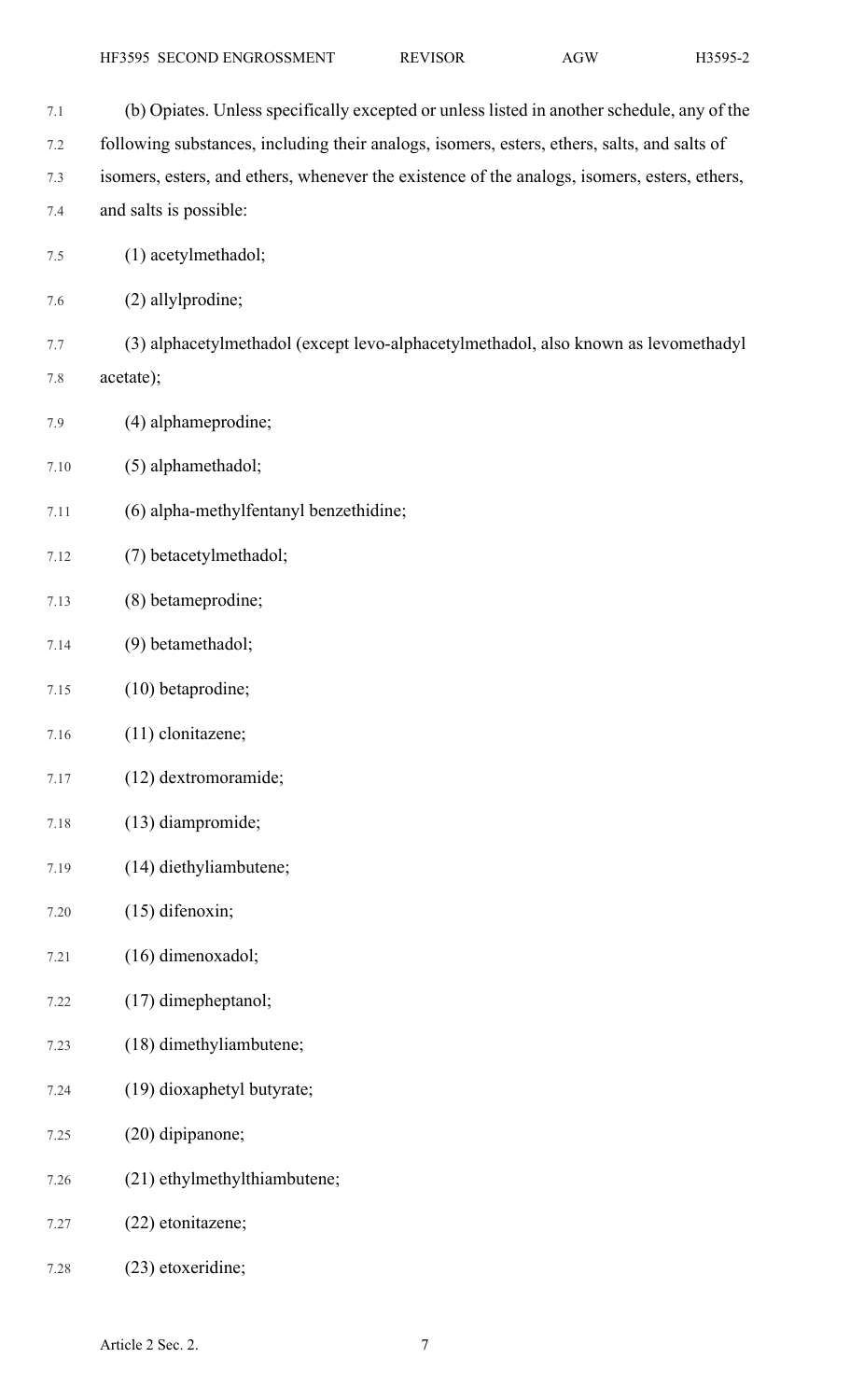| 8.1  | (24) furethidine;                                            |
|------|--------------------------------------------------------------|
| 8.2  | (25) hydroxypethidine;                                       |
| 8.3  | (26) ketobemidone;                                           |
| 8.4  | (27) levomoramide;                                           |
| 8.5  | (28) levophenacylmorphan;                                    |
| 8.6  | (29) 3-methylfentanyl;                                       |
| 8.7  | (30) acetyl-alpha-methylfentanyl;                            |
| 8.8  | (31) alpha-methylthiofentanyl;                               |
| 8.9  | (32) benzylfentanyl beta-hydroxyfentanyl;                    |
| 8.10 | (33) beta-hydroxy-3-methylfentanyl;                          |
| 8.11 | (34) 3-methylthiofentanyl;                                   |
| 8.12 | (35) thenylfentanyl;                                         |
| 8.13 | (36) thiofentanyl;                                           |
| 8.14 | (37) para-fluorofentanyl;                                    |
| 8.15 | (38) morpheridine;                                           |
| 8.16 | (39) 1-methyl-4-phenyl-4-propionoxypiperidine;               |
| 8.17 | (40) noracymethadol;                                         |
| 8.18 | (41) norlevorphanol;                                         |
| 8.19 | (42) normethadone;                                           |
| 8.20 | (43) norpipanone;                                            |
| 8.21 | (44) 1-(2-phenylethyl)-4-phenyl-4-acetoxypiperidine (PEPAP); |
| 8.22 | (45) phenadoxone;                                            |
| 8.23 | (46) phenampromide;                                          |
| 8.24 | (47) phenomorphan;                                           |
| 8.25 | (48) phenoperidine;                                          |
| 8.26 | (49) piritramide;                                            |
| 8.27 | (50) proheptazine;                                           |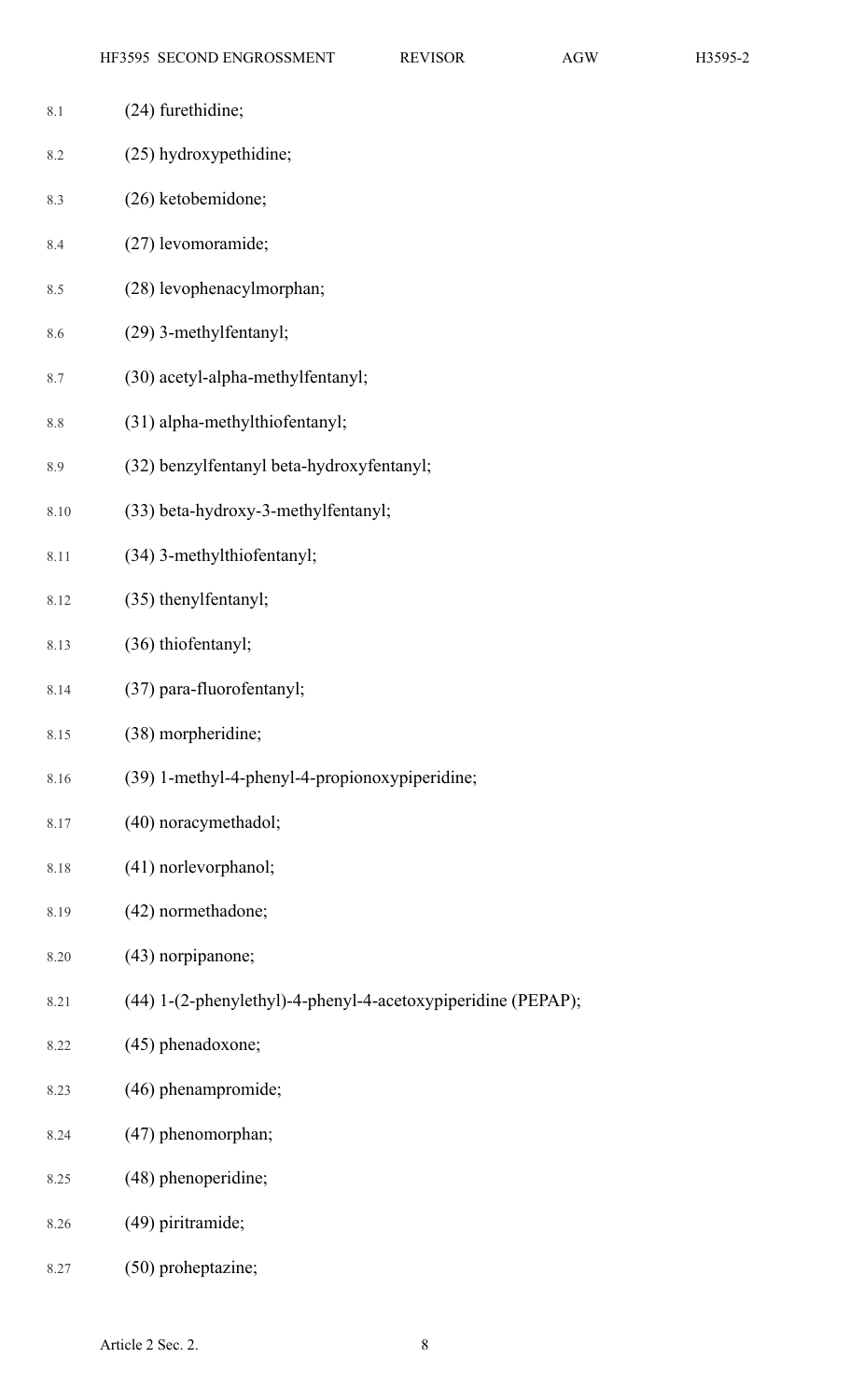| 9.1  | $(51)$ properidine;                                                                    |
|------|----------------------------------------------------------------------------------------|
| 9.2  | (52) propiram;                                                                         |
| 9.3  | (53) racemoramide;                                                                     |
| 9.4  | $(54)$ tilidine;                                                                       |
| 9.5  | (55) trimeperidine;                                                                    |
| 9.6  | (56) N-(1-Phenethylpiperidin-4-yl)-N-phenylacetamide (acetyl fentanyl);                |
| 9.7  | (57) 3,4-dichloro-N-[(1R,2R)-2-(dimethylamino)cyclohexyl]-N-                           |
| 9.8  | methylbenzamide(U47700);                                                               |
| 9.9  | (58) N-phenyl-N-[1-(2-phenylethyl)piperidin-4-yl]furan-2-carboxamide(furanylfentanyl); |
| 9.10 | (59) 4-(4-bromophenyl)-4-dimethylamino-1-phenethylcyclohexanol (bromadol);             |
| 9.11 | (60) N-(1-phenethylpiperidin-4-yl)-N-phenylcyclopropanecarboxamide (Cyclopropryl       |
| 9.12 | fentanyl);                                                                             |
| 9.13 | (61) N-(1-phenethylpiperidin-4-yl)-N-phenylbutanamide) (butyryl fentanyl);             |
| 9.14 | (62) 1-cyclohexyl-4-(1,2-diphenylethyl)piperazine) (MT-45);                            |
| 9.15 | (63) N-(1-phenethylpiperidin-4-yl)-N-phenylcyclopentanecarboxamide (cyclopentyl        |
| 9.16 | fentanyl);                                                                             |
| 9.17 | (64) N-(1-phenethylpiperidin-4-yl)-N-phenylisobutyramide (isobutyryl fentanyl);        |
| 9.18 | (65) N-(1-phenethylpiperidin-4-yl)-N-phenylpentanamide (valeryl fentanyl);             |
| 9.19 | (66) N-(4-chlorophenyl)-N-(1-phenethylpiperidin-4-yl)isobutyramide                     |
| 9.20 | (para-chloroisobutyryl fentanyl);                                                      |
| 9.21 | (67) N-(4-fluorophenyl)-N-(1-phenethylpiperidin-4-yl)butyramide (para-fluorobutyryl    |
| 9.22 | fentanyl);                                                                             |
| 9.23 | (68) N-(4-methoxyphenyl)-N-(1-phenethylpiperidin-4-yl)butyramide                       |
| 9.24 | (para-methoxybutyryl fentanyl);                                                        |
| 9.25 | (69) N-(2-fluorophenyl)-2-methoxy-N-(1-phenethylpiperidin-4-yl)acetamide (ocfentanil); |
| 9.26 | (70) N-(4-fluorophenyl)-N-(1-phenethylpiperidin-4-yl)isobutyramide (4-fluoroisobutyryl |
| 9.27 | fentanyl or para-fluoroisobutyryl fentanyl);                                           |
| 9.28 | (71) N-(1-phenethylpiperidin-4-yl)-N-phenylacrylamide (acryl fentanyl or               |
| 9.29 | acryloylfentanyl);                                                                     |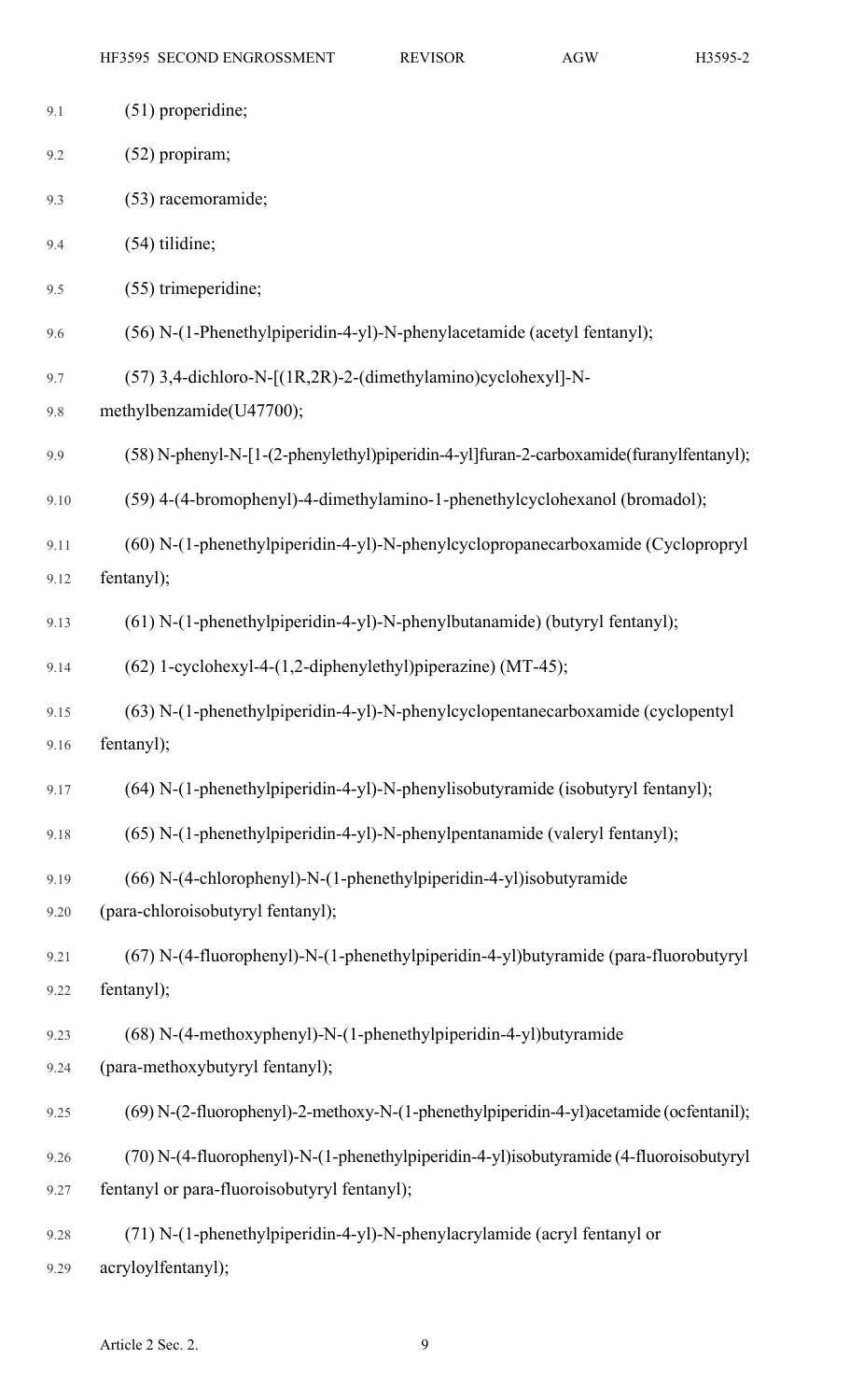- 
- 10.1 (72) 2-methoxy-N-(1-phenethylpiperidin-4-yl)-N-phenylacetamide (methoxyacetyl 10.2 fentanyl);
- 10.3 (73) N-(2-fluorophenyl)-N-(1-phenethylpiperidin-4-yl)propionamide (ortho-fluorofentanyl 10.4 or 2-fluorofentanyl);
- 10.5 (74) N-(1-phenethylpiperidin-4-yl)-N-phenyltetrahydrofuran-2-carboxamide 10.6 (tetrahydrofuranyl fentanyl); and
- 10.7 (75) Fentanyl-related substances, their isomers, esters, ethers, salts and salts of isomers, 10.8 esters and ethers, meaning any substance not otherwise listed under another federal 10.9 Administration Controlled Substance Code Number or not otherwise listed in this section, 10.10 and for which no exemption or approval is in effect under section 505 of the Federal Food, 10.11 Drug, and Cosmetic Act, United States Code, title 21, section 355, that is structurally related 10.12 to fentanyl by one or more of the following modifications:
- 10.13 (i) replacement of the phenyl portion of the phenethyl group by any monocycle, whether 10.14 or not further substituted in or on the monocycle;
- 10.15 (ii) substitution in or on the phenethyl group with alkyl, alkenyl, alkoxyl, hydroxyl, halo, 10.16 haloalkyl, amino, or nitro groups;
- 10.17 (iii) substitution in or on the piperidine ring with alkyl, alkenyl, alkoxyl, ester, ether, 10.18 hydroxyl, halo, haloalkyl, amino, or nitro groups;
- 
- 10.19 (iv) replacement of the aniline ring with any aromatic monocycle whether or not further 10.20 substituted in or on the aromatic monocycle; or
- 10.21 (v) replacement of the N-propionyl group by another acyl group.
- 10.22 (c) Opium derivatives. Any of the following substances, their analogs, salts, isomers, 10.23 and salts of isomers, unless specifically excepted or unless listed in another schedule,
- 10.24 whenever the existence of the analogs, salts, isomers, and salts of isomers is possible:
- 10.25 (1) acetorphine;
- 10.26 (2) acetyldihydrocodeine;
- 10.27 (3) benzylmorphine;
- 10.28 (4) codeine methylbromide;
- 10.29 (5) codeine-n-oxide;
- 10.30 (6) cyprenorphine;
- 10.31 (7) desomorphine;

Article 2 Sec. 2. 10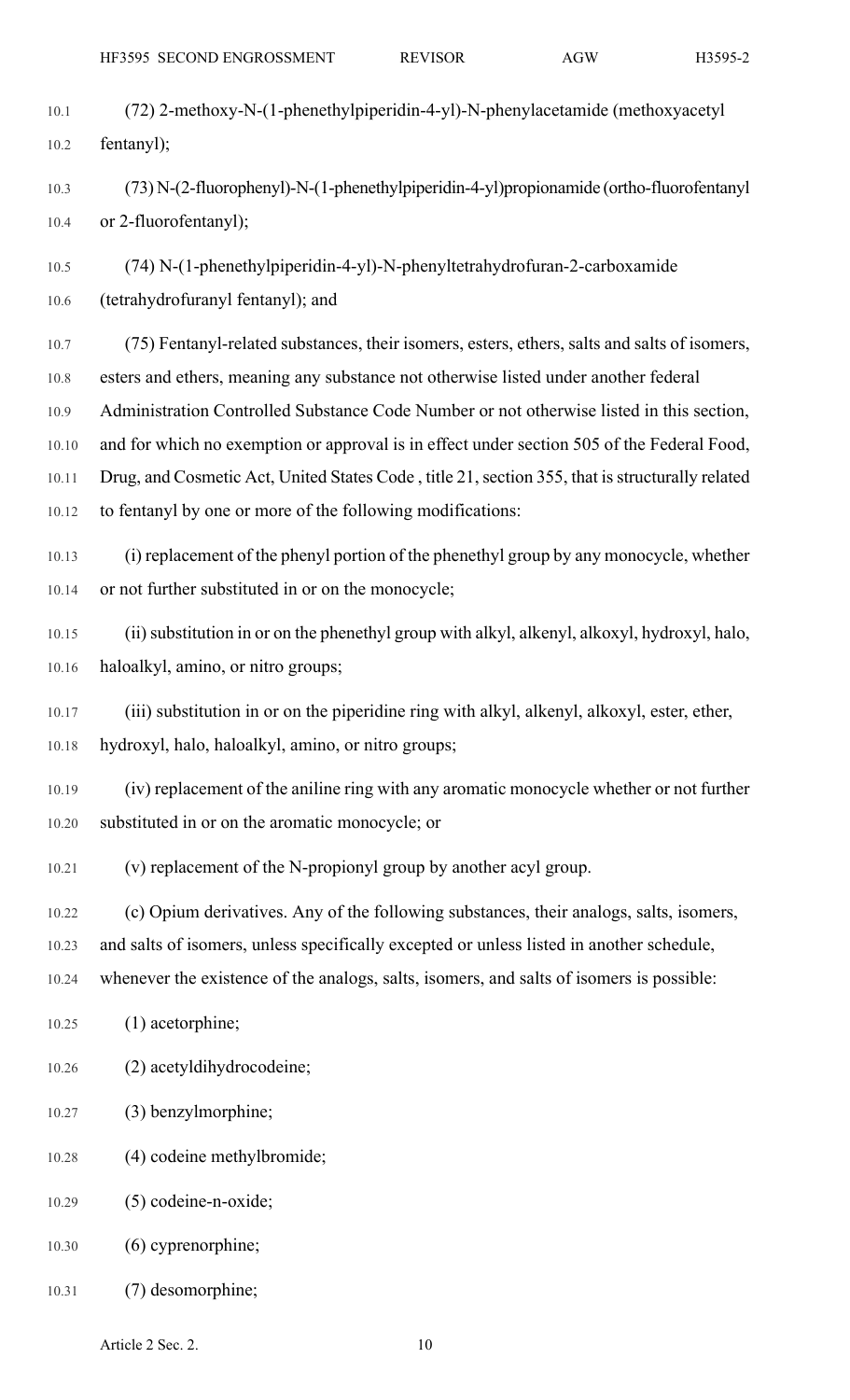- 11.1 (8) dihydromorphine;
- 11.2 (9) drotebanol;
- 11.3 (10) etorphine;
- 11.4 (11) heroin;
- 11.5 (12) hydromorphinol;
- 11.6 (13) methyldesorphine;
- 11.7 (14) methyldihydromorphine;
- 11.8 (15) morphine methylbromide;
- 11.9 (16) morphine methylsulfonate;
- 11.10 (17) morphine-n-oxide;
- 11.11 (18) myrophine;
- 11.12 (19) nicocodeine;
- 11.13 (20) nicomorphine;
- 11.14 (21) normorphine;
- 11.15 (22) pholcodine; and
- 11.16 (23) thebacon.

11.17 (d) Hallucinogens. Any material, compound, mixture or preparation which contains any 11.18 quantity of the following substances, their analogs,salts, isomers(whether optical, positional, 11.19 or geometric), and salts of isomers, unless specifically excepted or unless listed in another 11.20 schedule, whenever the existence of the analogs, salts, isomers, and salts of isomers is

- 11.21 possible:
- 11.22 (1) methylenedioxy amphetamine;
- 11.23 (2) methylenedioxymethamphetamine;
- 11.24 (3) methylenedioxy-N-ethylamphetamine (MDEA);
- 11.25 (4) n-hydroxy-methylenedioxyamphetamine;
- 11.26 (5) 4-bromo-2,5-dimethoxyamphetamine (DOB);
- 11.27 (6) 2,5-dimethoxyamphetamine (2,5-DMA);
- 11.28 (7) 4-methoxyamphetamine;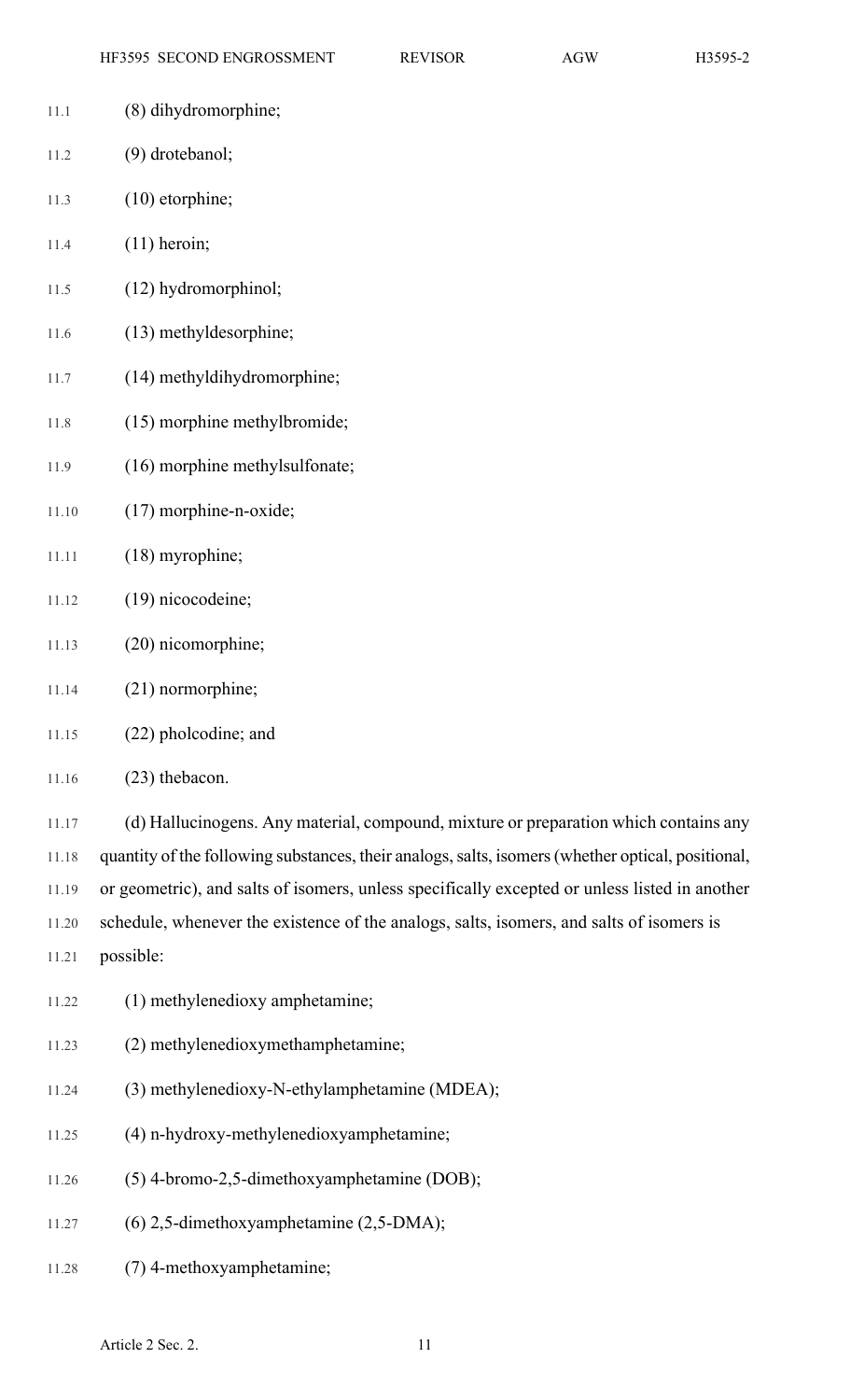| 12.1  | (8) 5-methoxy-3, 4-methylenedioxyamphetamine;        |
|-------|------------------------------------------------------|
| 12.2  | (9) alpha-ethyltryptamine;                           |
| 12.3  | $(10)$ bufotenine;                                   |
| 12.4  | (11) diethyltryptamine;                              |
| 12.5  | (12) dimethyltryptamine;                             |
| 12.6  | (13) 3,4,5-trimethoxyamphetamine;                    |
| 12.7  | (14) 4-methyl-2, 5-dimethoxyamphetamine (DOM);       |
| 12.8  | $(15)$ ibogaine;                                     |
| 12.9  | (16) lysergic acid diethylamide (LSD);               |
| 12.10 | $(17)$ mescaline;                                    |
| 12.11 | $(18)$ parahexyl;                                    |
| 12.12 | (19) N-ethyl-3-piperidyl benzilate;                  |
| 12.13 | (20) N-methyl-3-piperidyl benzilate;                 |
| 12.14 | $(21)$ psilocybin;                                   |
| 12.15 | $(22)$ psilocyn;                                     |
| 12.16 | (23) tenocyclidine (TPCP or TCP);                    |
| 12.17 | (24) N-ethyl-1-phenyl-cyclohexylamine (PCE);         |
| 12.18 | (25) 1-(1-phenylcyclohexyl) pyrrolidine (PCPy);      |
| 12.19 | (26) 1-[1-(2-thienyl)cyclohexyl]-pyrrolidine (TCPy); |
| 12.20 | (27) 4-chloro-2,5-dimethoxyamphetamine (DOC);        |
| 12.21 | (28) 4-ethyl-2,5-dimethoxyamphetamine (DOET);        |
| 12.22 | (29) 4-iodo-2,5-dimethoxyamphetamine (DOI);          |
| 12.23 | (30) 4-bromo-2,5-dimethoxyphenethylamine (2C-B);     |
| 12.24 | (31) 4-chloro-2,5-dimethoxyphenethylamine (2C-C);    |
| 12.25 | (32) 4-methyl-2,5-dimethoxyphenethylamine (2C-D);    |
| 12.26 | (33) 4-ethyl-2,5-dimethoxyphenethylamine (2C-E);     |
| 12.27 | (34) 4-iodo-2,5-dimethoxyphenethylamine (2C-I);      |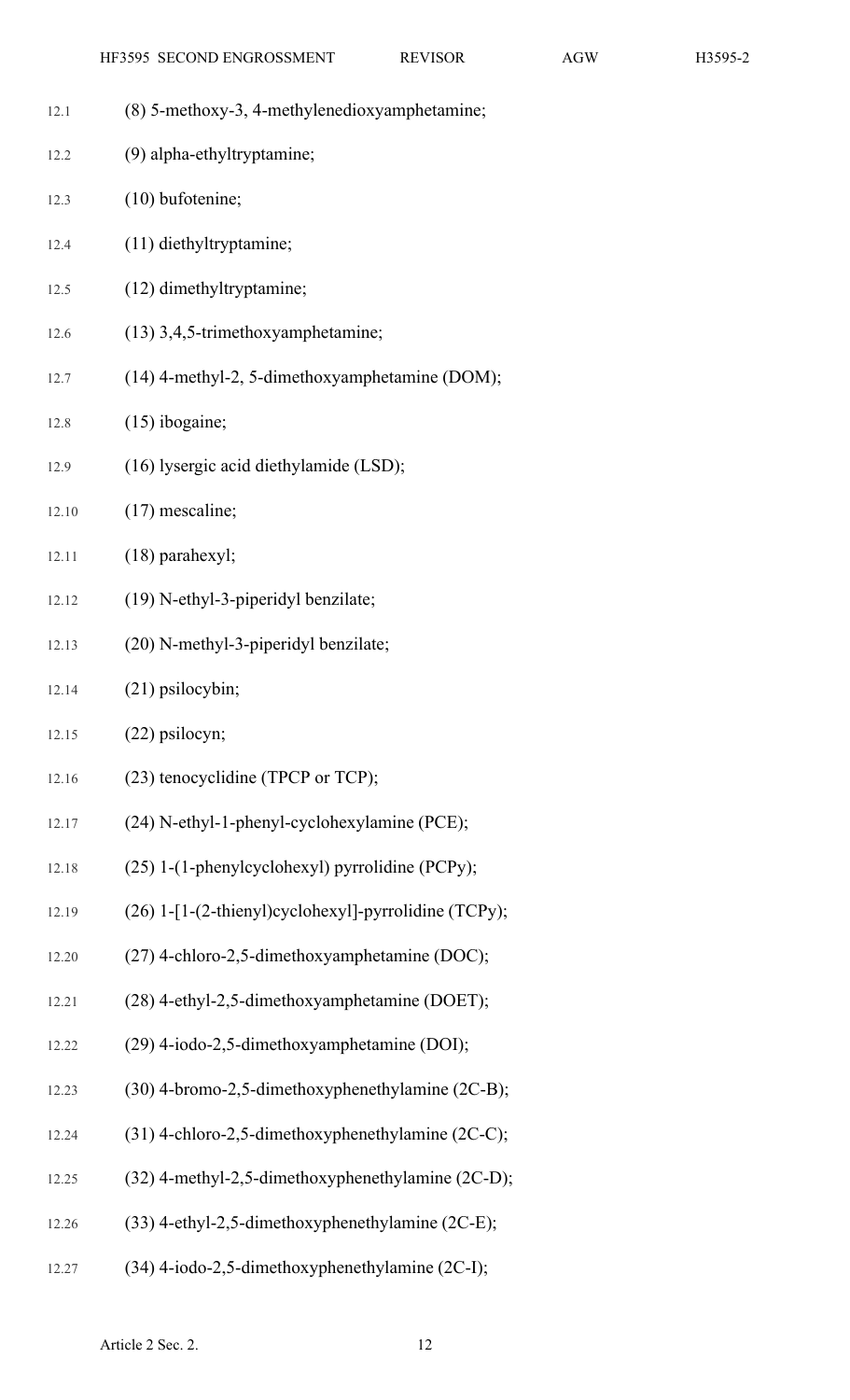| 13.1  | (35) 4-propyl-2,5-dimethoxyphenethylamine (2C-P);                           |
|-------|-----------------------------------------------------------------------------|
| 13.2  | (36) 4-isopropylthio-2,5-dimethoxyphenethylamine (2C-T-4);                  |
| 13.3  | (37) 4-propylthio-2,5-dimethoxyphenethylamine (2C-T-7);                     |
| 13.4  | (38) 2-(8-bromo-2,3,6,7-tetrahydrofuro [2,3-f][1]benzofuran-4-yl)ethanamine |
| 13.5  | $(2-CB-FLY);$                                                               |
| 13.6  | (39) bromo-benzodifuranyl-isopropylamine (Bromo-DragonFLY);                 |
| 13.7  | (40) alpha-methyltryptamine (AMT);                                          |
| 13.8  | (41) N,N-diisopropyltryptamine (DiPT);                                      |
| 13.9  | (42) 4-acetoxy-N,N-dimethyltryptamine (4-AcO-DMT);                          |
| 13.10 | (43) 4-acetoxy-N,N-diethyltryptamine (4-AcO-DET);                           |
| 13.11 | (44) 4-hydroxy-N-methyl-N-propyltryptamine (4-HO-MPT);                      |
| 13.12 | (45) 4-hydroxy-N,N-dipropyltryptamine (4-HO-DPT);                           |
| 13.13 | (46) 4-hydroxy-N,N-diallyltryptamine (4-HO-DALT);                           |
| 13.14 | (47) 4-hydroxy-N,N-diisopropyltryptamine (4-HO-DiPT);                       |
| 13.15 | (48) 5-methoxy-N,N-diisopropyltryptamine (5-MeO-DiPT);                      |
| 13.16 | (49) 5-methoxy- $\alpha$ -methyltryptamine (5-MeO-AMT);                     |
| 13.17 | (50) 5-methoxy-N,N-dimethyltryptamine (5-MeO-DMT);                          |
| 13.18 | (51) 5-methylthio-N,N-dimethyltryptamine (5-MeS-DMT);                       |
| 13.19 | (52) 5-methoxy-N-methyl-N-isopropyltryptamine (5-MeO-MiPT);                 |
| 13.20 | (53) 5-methoxy- $\alpha$ -ethyltryptamine (5-MeO-AET);                      |
| 13.21 | (54) 5-methoxy-N,N-dipropyltryptamine (5-MeO-DPT);                          |
| 13.22 | (55) 5-methoxy-N,N-diethyltryptamine (5-MeO-DET);                           |
| 13.23 | (56) 5-methoxy-N,N-diallyltryptamine (5-MeO-DALT);                          |
| 13.24 | (57) methoxetamine (MXE);                                                   |
| 13.25 | $(58)$ 5-iodo-2-aminoindane $(5-IAI)$ ;                                     |
| 13.26 | (59) 5,6-methylenedioxy-2-aminoindane (MDAI);                               |
|       |                                                                             |

13.27 (60) 2-(4-bromo-2,5-dimethoxyphenyl)-N-(2-methoxybenzyl)ethanamine (25B-NBOMe);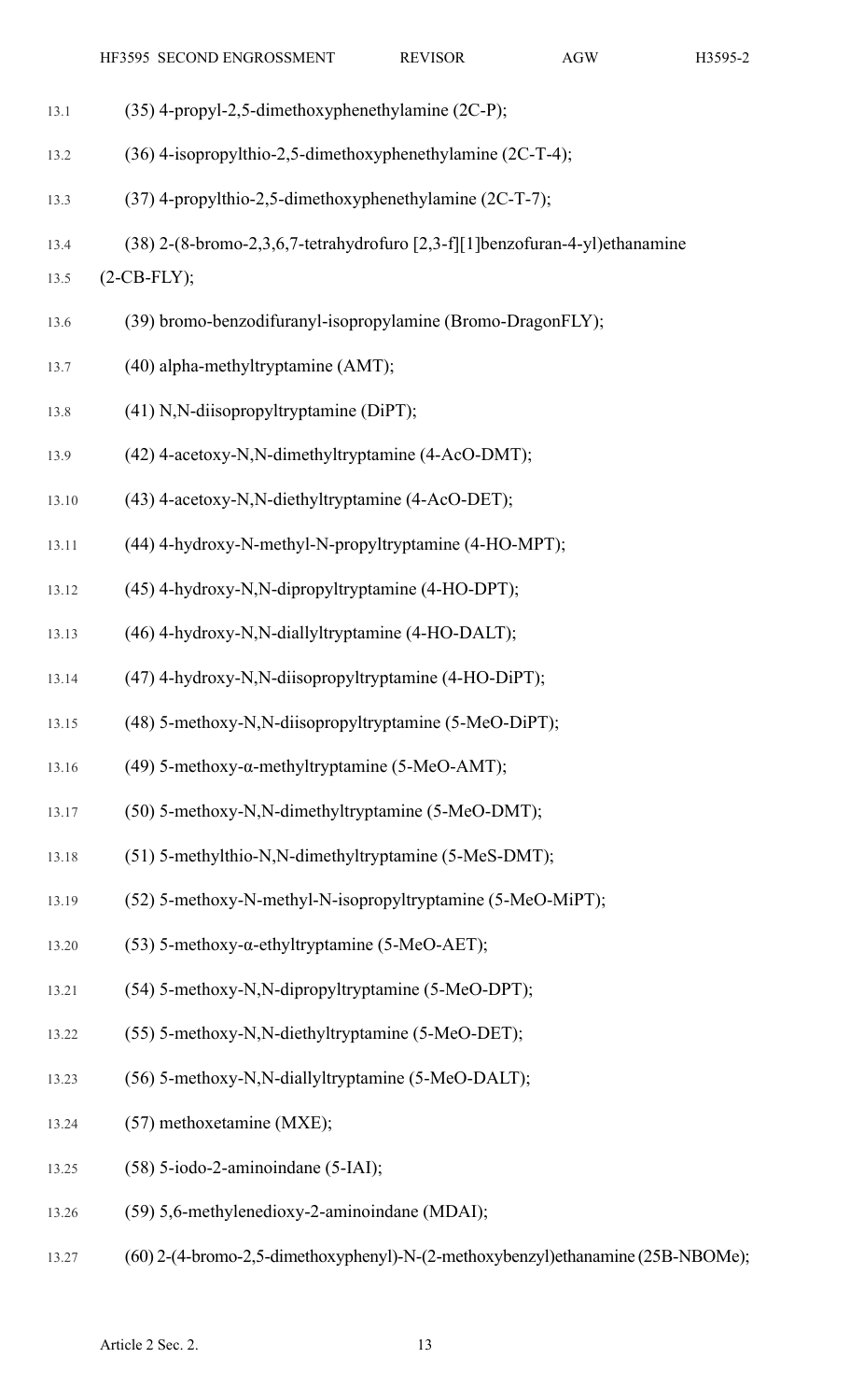- 14.1 (61) 2-(4-chloro-2,5-dimethoxyphenyl)-N-(2-methoxybenzyl)ethanamine (25C-NBOMe);
- 14.2 (62) 2-(4-iodo-2,5-dimethoxyphenyl)-N-(2-methoxybenzyl)ethanamine (25I-NBOMe);
- 14.3 (63) 2-(2,5-Dimethoxyphenyl)ethanamine (2C-H);
- 14.4 (64) 2-(4-Ethylthio-2,5-dimethoxyphenyl)ethanamine (2C-T-2);
- 14.5 (65) N,N-Dipropyltryptamine (DPT);
- 14.6 (66) 3-[1-(Piperidin-1-yl)cyclohexyl]phenol (3-HO-PCP);
- 14.7 (67) N-ethyl-1-(3-methoxyphenyl)cyclohexanamine (3-MeO-PCE);
- 14.8 (68) 4-[1-(3-methoxyphenyl)cyclohexyl]morpholine (3-MeO-PCMo);
- 14.9 (69) 1-[1-(4-methoxyphenyl)cyclohexyl]-piperidine (methoxydine, 4-MeO-PCP);
- 14.10 (70) 2-(2-Chlorophenyl)-2-(ethylamino)cyclohexan-1-one (N-Ethylnorketamine,

14.11 ethketamine, NENK);

- 14.12 (71) methylenedioxy-N,N-dimethylamphetamine (MDDMA);
- 14.13 (72) 3-(2-Ethyl(methyl)aminoethyl)-1H-indol-4-yl (4-AcO-MET); and
- 14.14 (73) 2-Phenyl-2-(methylamino)cyclohexanone (deschloroketamine).

14.15 (e) Peyote. All parts of the plant presently classified botanically as Lophophora williamsii 14.16 Lemaire, whether growing or not, the seeds thereof, any extract from any part of the plant, 14.17 and every compound, manufacture, salts, derivative, mixture, or preparation of the plant, 14.18 its seeds or extracts. The listing of peyote as a controlled substance in Schedule I does not 14.19 apply to the nondrug use of peyote in bona fide religious ceremonies of the American Indian 14.20 Church, and members of the American Indian Church are exempt from registration. Any 14.21 person who manufactures peyote for or distributes peyote to the American Indian Church, 14.22 however, is required to obtain federal registration annually and to comply with all other 14.23 requirements of law.

- 14.24 (f) Central nervous system depressants. Unless specifically excepted or unless listed in 14.25 another schedule, any material compound, mixture, or preparation which contains any 14.26 quantity of the following substances, their analogs, salts, isomers, and salts of isomers 14.27 whenever the existence of the analogs, salts, isomers, and salts of isomers is possible:
- 14.28 (1) mecloqualone;
- 14.29 (2) methaqualone;
- 14.30 (3) gamma-hydroxybutyric acid (GHB), including its esters and ethers;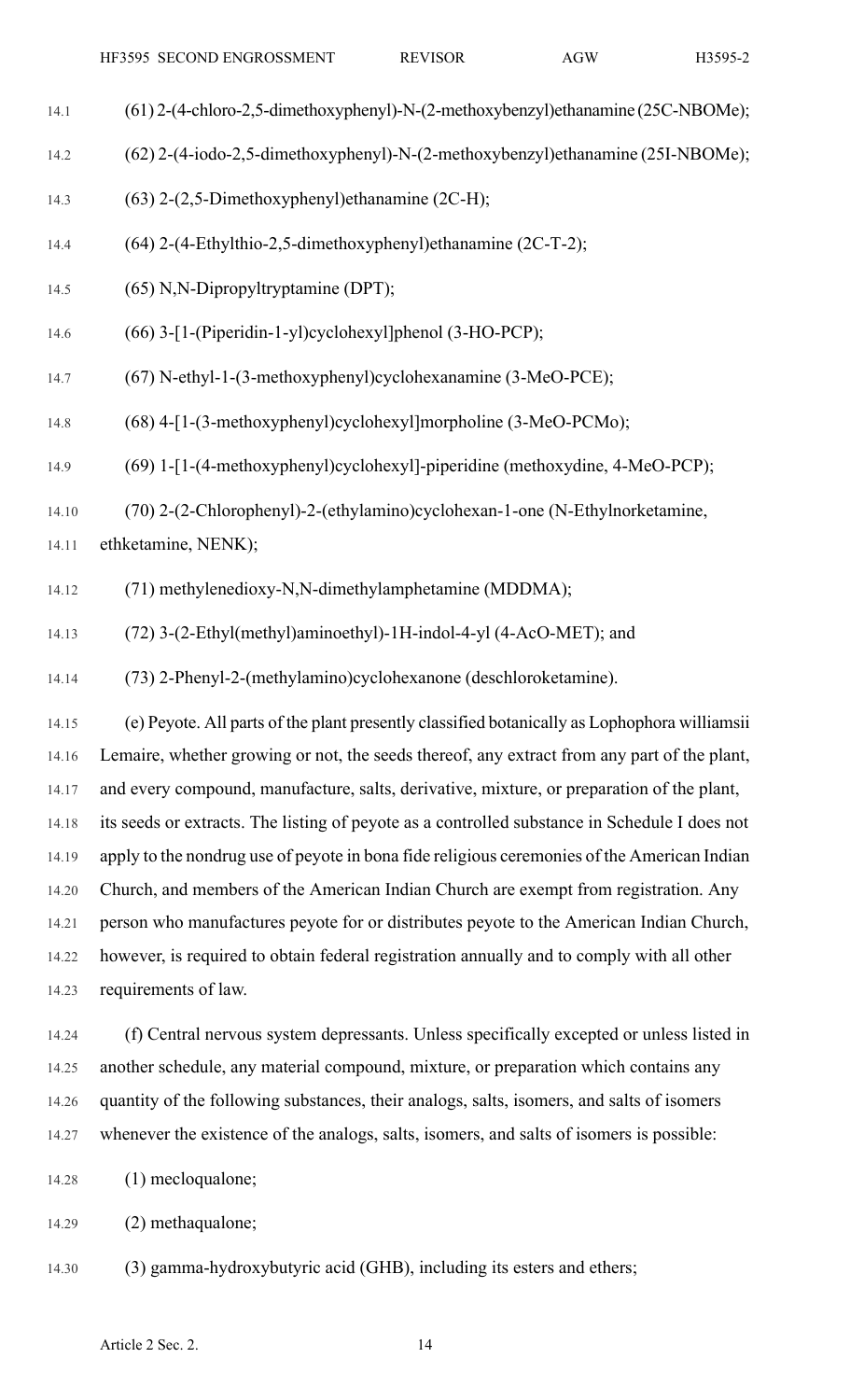| 15.1  | (4) flunitrazepam;                                                                            |
|-------|-----------------------------------------------------------------------------------------------|
| 15.2  | (5) 2-(2-Methoxyphenyl)-2-(methylamino)cyclohexanone (2-MeO-2-deschloroketamine,              |
| 15.3  | methoxyketamine);                                                                             |
| 15.4  | $(6)$ tianeptine;                                                                             |
| 15.5  | (7) clonazolam;                                                                               |
| 15.6  | (8) etizolam;                                                                                 |
| 15.7  | (9) flubromazolam; and                                                                        |
| 15.8  | (10) flubromazepam.                                                                           |
| 15.9  | (g) Stimulants. Unless specifically excepted or unless listed in another schedule, any        |
| 15.10 | material compound, mixture, or preparation which contains any quantity of the following       |
| 15.11 | substances, their analogs, salts, isomers, and salts of isomers whenever the existence of the |
| 15.12 | analogs, salts, isomers, and salts of isomers is possible:                                    |
| 15.13 | $(1)$ aminorex;                                                                               |
| 15.14 | (2) cathinone;                                                                                |
| 15.15 | (3) fenethylline;                                                                             |
| 15.16 | (4) methcathinone;                                                                            |
| 15.17 | (5) methylaminorex;                                                                           |
| 15.18 | (6) N,N-dimethylamphetamine;                                                                  |
| 15.19 | (7) N-benzylpiperazine (BZP);                                                                 |
| 15.20 | (8) methylmethcathinone (mephedrone);                                                         |
| 15.21 | (9) 3,4-methylenedioxy-N-methylcathinone (methylone);                                         |
| 15.22 | (10) methoxymethcathinone (methedrone);                                                       |
| 15.23 | (11) methylenedioxypyrovalerone (MDPV);                                                       |
| 15.24 | (12) 3-fluoro-N-methylcathinone (3-FMC);                                                      |
| 15.25 | $(13)$ methylethcathinone (MEC);                                                              |
| 15.26 | (14) 1-benzofuran-6-ylpropan-2-amine (6-APB);                                                 |
| 15.27 | (15) dimethylmethcathinone (DMMC);                                                            |
| 15.28 | (16) fluoroamphetamine;                                                                       |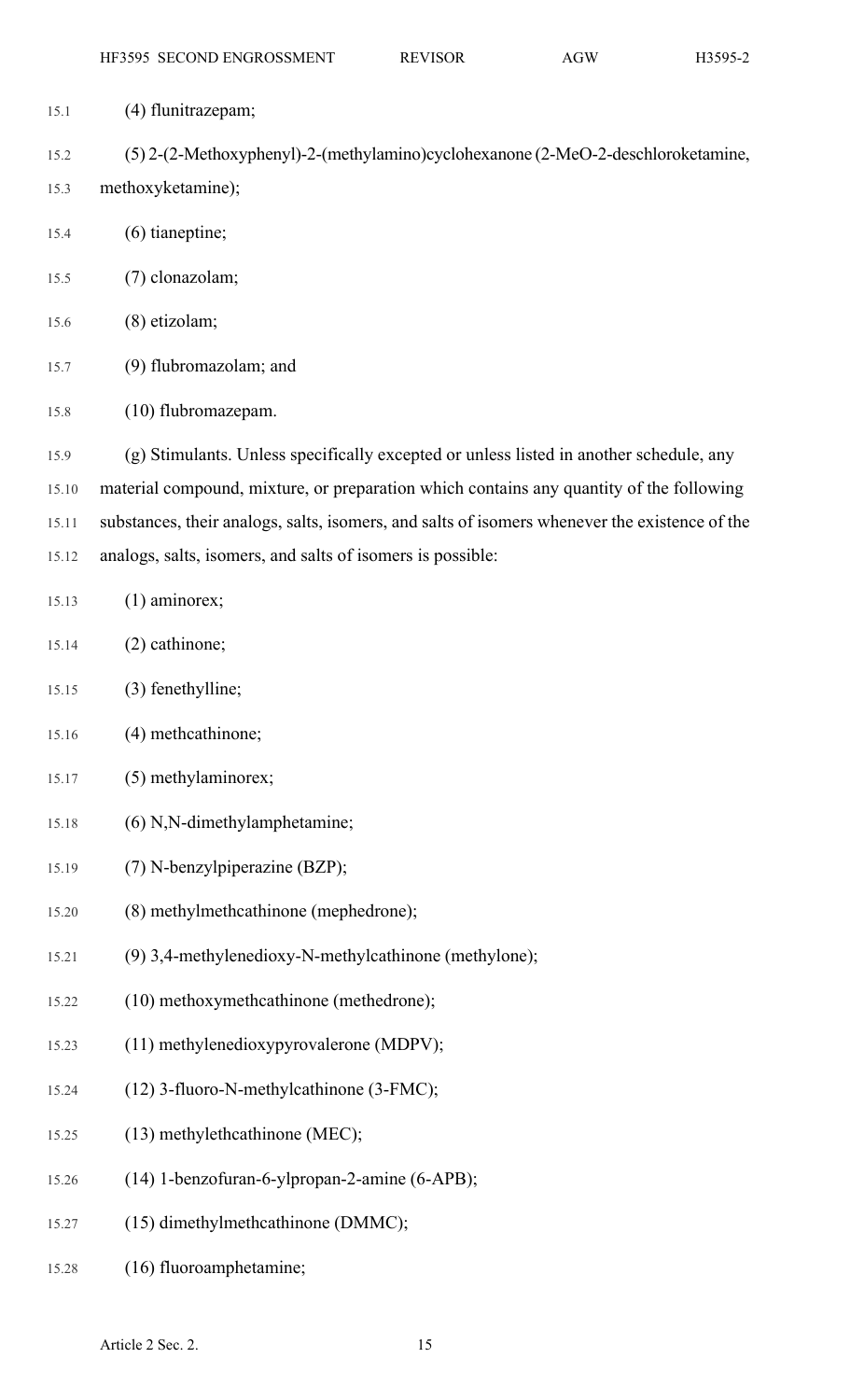| 16.1  | (17) fluoromethamphetamine;                                                             |
|-------|-----------------------------------------------------------------------------------------|
| 16.2  | (18) $\alpha$ -methylaminobutyrophenone (MABP or buphedrone);                           |
| 16.3  | (19) 1-(1,3-benzodioxol-5-yl)-2-(methylamino)butan-1-one (butylone);                    |
| 16.4  | (20) 2-(methylamino)-1-(4-methylphenyl)butan-1-one (4-MEMABP or BZ-6378);               |
| 16.5  | (21) 1-(naphthalen-2-yl)-2-(pyrrolidin-1-yl) pentan-1-one (naphthylpyrovalerone or      |
| 16.6  | naphyrone);                                                                             |
| 16.7  | (22) (alpha-pyrrolidinopentiophenone (alpha-PVP);                                       |
| 16.8  | (23) (RS)-1-(4-methylphenyl)-2-(1-pyrrolidinyl)-1-hexanone (4-Me-PHP or MPHP);          |
| 16.9  | (24) 2-(1-pyrrolidinyl)-hexanophenone (Alpha-PHP);                                      |
| 16.10 | (25) 4-methyl-N-ethylcathinone (4-MEC);                                                 |
| 16.11 | (26) 4-methyl-alpha-pyrrolidinopropiophenone (4-MePPP);                                 |
| 16.12 | (27) 2-(methylamino)-1-phenylpentan-1-one (pentedrone);                                 |
| 16.13 | (28) 1-(1,3-benzodioxol-5-yl)-2-(methylamino)pentan-1-one (pentylone);                  |
| 16.14 | (29) 4-fluoro-N-methylcathinone (4-FMC);                                                |
| 16.15 | (30) 3,4-methylenedioxy-N-ethylcathinone (ethylone);                                    |
| 16.16 | (31) alpha-pyrrolidinobutiophenone ( $\alpha$ -PBP);                                    |
| 16.17 | (32) 5-(2-Aminopropyl)-2,3-dihydrobenzofuran (5-APDB);                                  |
| 16.18 | (33) 1-phenyl-2-(1-pyrrolidinyl)-1-heptanone (PV8);                                     |
| 16.19 | (34) 6-(2-Aminopropyl)-2,3-dihydrobenzofuran (6-APDB);                                  |
| 16.20 | (35) 4-methyl-alpha-ethylaminopentiophenone (4-MEAPP);                                  |
| 16.21 | (36) 4'-chloro-alpha-pyrrolidinopropiophenone (4'-chloro-PPP);                          |
| 16.22 | (37) 1-(1,3-Benzodioxol-5-yl)-2-(dimethylamino)butan-1-one (dibutylone, bk-DMBDB);      |
| 16.23 | (38) 1-(3-chlorophenyl) piperazine (meta-chlorophenylpiperazine or mCPP);               |
| 16.24 | (39) 1-(1,3-benzodioxol-5-yl)-2-(ethylamino)-pentan-1-one (N-ethylpentylone, ephylone); |
| 16.25 | and                                                                                     |
| 16.26 | (40) any other substance, except bupropion or compounds listed under a different        |

16.27 schedule, that is structurally derived from 2-aminopropan-1-one by substitution at the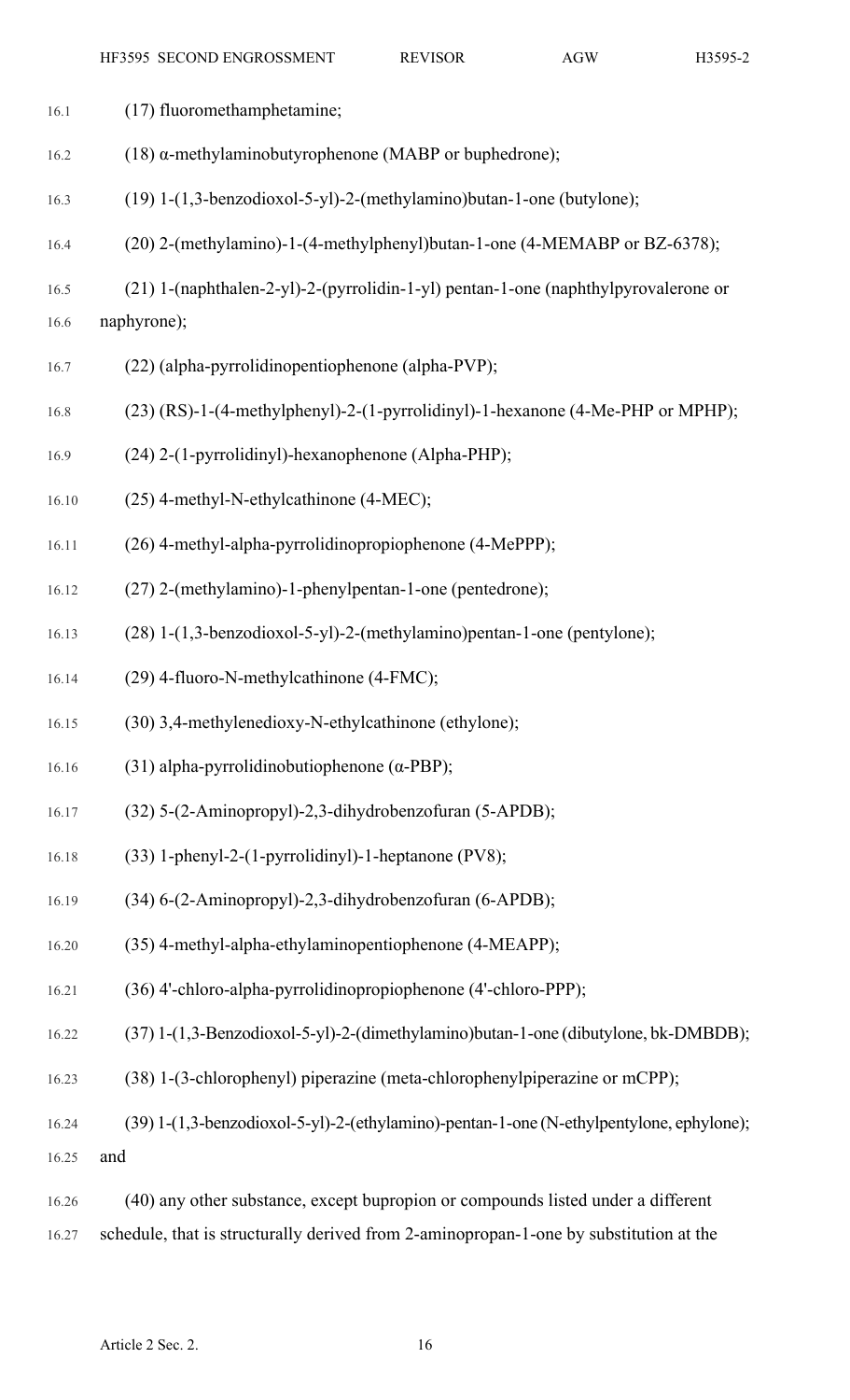17.1 1-position with either phenyl, naphthyl, or thiophene ring systems, whether or not the 17.2 compound is further modified in any of the following ways:

17.3 (i) by substitution in the ring system to any extent with alkyl, alkylenedioxy, alkoxy, 17.4 haloalkyl, hydroxyl, or halide substituents, whether or not further substituted in the ring 17.5 system by one or more other univalent substituents;

17.6 (ii) by substitution at the 3-position with an acyclic alkyl substituent;

17.7 (iii) by substitution at the 2-amino nitrogen atom with alkyl, dialkyl, benzyl, or 17.8 methoxybenzyl groups; or

17.9 (iv) by inclusion of the 2-amino nitrogen atom in a cyclic structure.

17.10 (h) Marijuana, tetrahydrocannabinols, and synthetic cannabinoids. Unless specifically 17.11 excepted or unless listed in another schedule, any natural or synthetic material, compound, 17.12 mixture, or preparation that contains any quantity of the following substances, their analogs, 17.13 isomers, esters, ethers, salts, and salts of isomers, esters, and ethers, whenever the existence 17.14 of the isomers, esters, ethers, or salts is possible:

17.15 (1) marijuana;

17.16 (2) tetrahydrocannabinols naturally contained in a plant of the genus Cannabis except 17.17 that a product containing tetrahydrocannabinols is not included if it meets the requirements 17.18 of section 151.72, synthetic equivalents of the substances contained in the cannabis plant 17.19 or in the resinous extractives of the plant, or synthetic substances with similar chemical 17.20 structure and pharmacological activity to those substances contained in the plant or resinous 17.21 extract, including, but not limited to, 1 cis or trans tetrahydrocannabinol, 6 cis or trans 17.22 tetrahydrocannabinol, and 3,4 cis or trans tetrahydrocannabinol;

17.23 (3) synthetic cannabinoids, including the following substances:

17.24 (i) Naphthoylindoles, which are any compounds containing a 3-(1-napthoyl)indole 17.25 structure with substitution at the nitrogen atom of the indole ring by an alkyl, haloalkyl, 17.26 alkenyl, cycloalkylmethyl, cycloalkylethyl, 1-(N-methyl-2-piperidinyl)methyl or 17.27 2-(4-morpholinyl)ethyl group, whether or not further substituted in the indole ring to any 17.28 extent and whether or not substituted in the naphthyl ring to any extent. Examples of 17.29 naphthoylindoles include, but are not limited to:

17.30 (A) 1-Pentyl-3-(1-naphthoyl)indole (JWH-018 and AM-678);

17.31 (B) 1-Butyl-3-(1-naphthoyl)indole (JWH-073);

17.32 (C) 1-Pentyl-3-(4-methoxy-1-naphthoyl)indole (JWH-081);

Article 2 Sec. 2. 17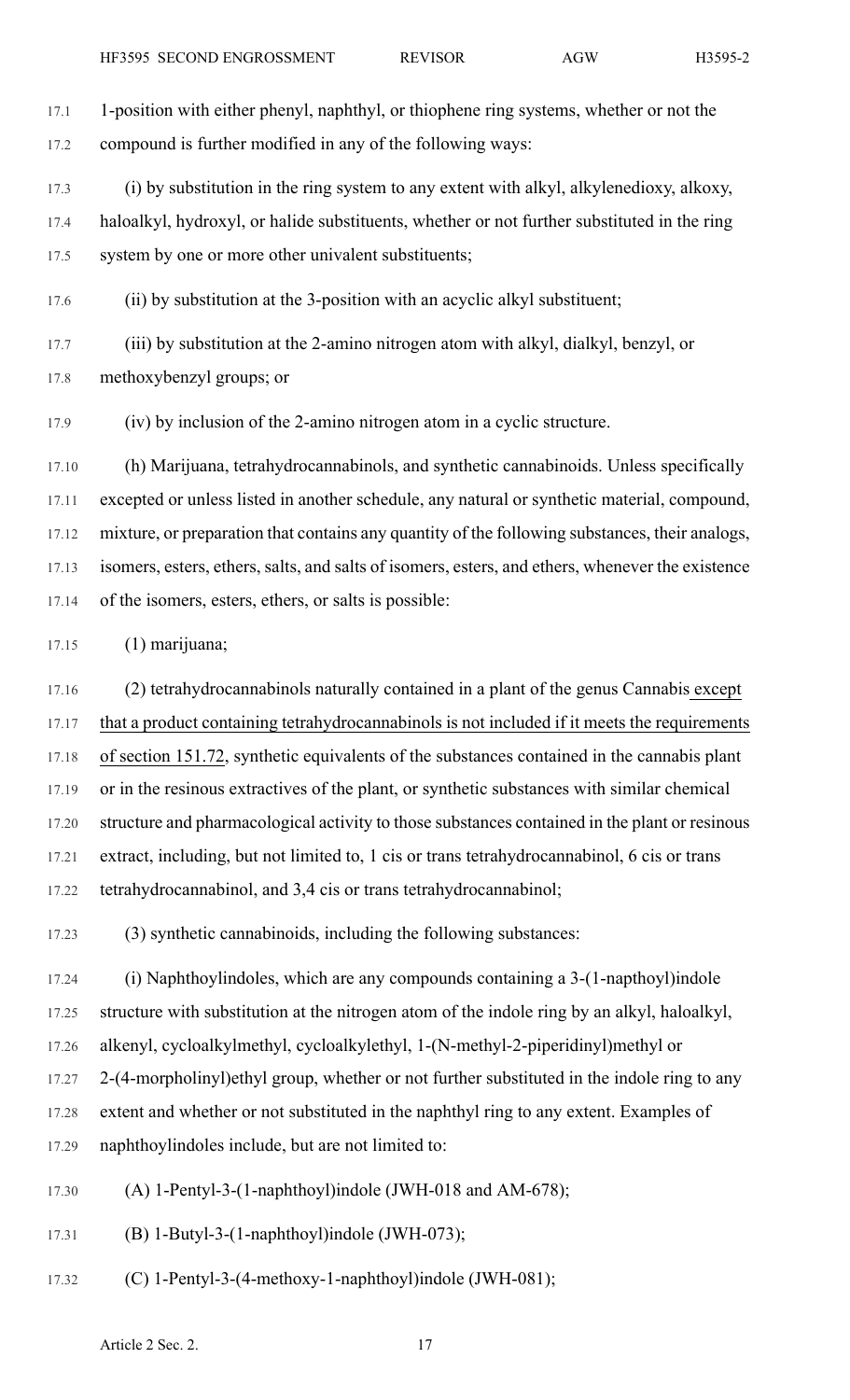| 18.1      | (D) 1-[2-(4-morpholinyl)ethyl]-3-(1-naphthoyl)indole (JWH-200);                                   |
|-----------|---------------------------------------------------------------------------------------------------|
| 18.2      | (E) 1-Propyl-2-methyl-3-(1-naphthoyl)indole (JWH-015);                                            |
| 18.3      | (F) 1-Hexyl-3-(1-naphthoyl)indole (JWH-019);                                                      |
| 18.4      | (G) 1-Pentyl-3-(4-methyl-1-naphthoyl)indole (JWH-122);                                            |
| 18.5      | (H) 1-Pentyl-3-(4-ethyl-1-naphthoyl)indole (JWH-210);                                             |
| 18.6      | (I) 1-Pentyl-3-(4-chloro-1-naphthoyl)indole (JWH-398);                                            |
| 18.7      | (J) 1- $(5$ -fluoropentyl)-3- $(1$ -naphthoyl)indole $(AM-2201)$ .                                |
| 18.8      | (ii) Napthylmethylindoles, which are any compounds containing a                                   |
| 18.9      | 1H-indol-3-yl-(1-naphthyl)methane structure with substitution at the nitrogen atom of the         |
| 18.10     | indole ring by an alkyl, haloalkyl, alkenyl, cycloalkylmethyl, cycloalkylethyl,                   |
| 18.11     | 1-(N-methyl-2-piperidinyl)methyl or 2-(4-morpholinyl)ethyl group, whether or not further          |
| 18.12     | substituted in the indole ring to any extent and whether or not substituted in the naphthyl       |
| 18.13     | ring to any extent. Examples of naphthylmethylindoles include, but are not limited to:            |
| 18.14     | (A) 1-Pentyl-1H-indol-3-yl-(1-naphthyl)methane (JWH-175);                                         |
| 18.15     | (B) 1-Pentyl-1H-indol-3-yl-(4-methyl-1-naphthyl)methane (JWH-184).                                |
| 18.16     | (iii) Naphthoylpyrroles, which are any compounds containing a 3-(1-naphthoyl)pyrrole              |
| 18.17     | structure with substitution at the nitrogen atom of the pyrrole ring by an alkyl, haloalkyl,      |
| $18.18\,$ | alkenyl, cycloalkylmethyl, cycloalkylethyl, 1-(N-methyl-2-piperidinyl)methyl or                   |
| 18.19     | 2-(4-morpholinyl) ethyl group whether or not further substituted in the pyrrole ring to any       |
| 18.20     | extent, whether or not substituted in the naphthyl ring to any extent. Examples of                |
| 18.21     | naphthoylpyrroles include, but are not limited to,                                                |
| 18.22     | (5-(2-fluorophenyl)-1-pentylpyrrol-3-yl)-naphthalen-1-ylmethanone (JWH-307).                      |
| 18.23     | (iv) Naphthylmethylindenes, which are any compounds containing a naphthylideneindene              |
| 18.24     | structure with substitution at the 3-position of the indene ring by an alkyl, haloalkyl, alkenyl, |
| 18.25     | cycloalkylmethyl, cycloalkylethyl, 1-(N-methyl-2-piperidinyl)methyl or                            |
| 18.26     | 2-(4-morpholinyl) ethyl group whether or not further substituted in the indene ring to any        |
| 18.27     | extent, whether or not substituted in the naphthyl ring to any extent. Examples of                |
| 18.28     | naphthylemethylindenes include, but are not limited to,                                           |
| 18.29     | E-1-[1-(1-naphthalenylmethylene)-1H-inden-3-yl]pentane (JWH-176).                                 |
| 18.30     | (v) Phenylacetylindoles, which are any compounds containing a 3-phenylacetylindole                |
| 18.31     | structure with substitution at the nitrogen atom of the indole ring by an alkyl, haloalkyl,       |
|           |                                                                                                   |

18.32 alkenyl, cycloalkylmethyl, cycloalkylethyl, 1-(N-methyl-2-piperidinyl)methyl or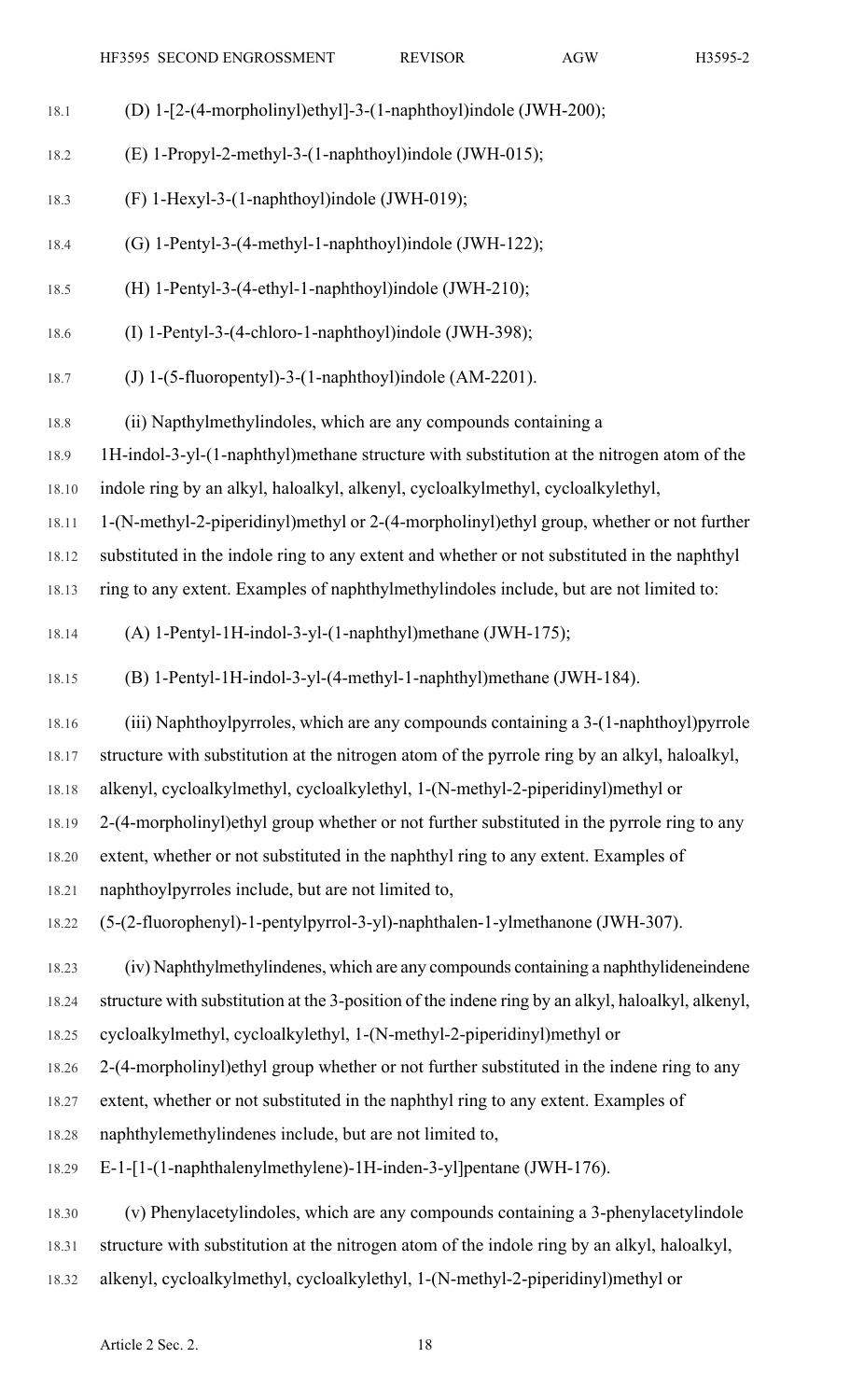| 19.1  | 2-(4-morpholinyl) ethyl group whether or not further substituted in the indole ring to any   |
|-------|----------------------------------------------------------------------------------------------|
| 19.2  | extent, whether or not substituted in the phenyl ring to any extent. Examples of             |
| 19.3  | phenylacetylindoles include, but are not limited to:                                         |
| 19.4  | (A) 1-(2-cyclohexylethyl)-3-(2-methoxyphenylacetyl)indole (RCS-8);                           |
| 19.5  | (B) 1-pentyl-3-(2-methoxyphenylacetyl)indole (JWH-250);                                      |
| 19.6  | (C) 1-pentyl-3-(2-methylphenylacetyl)indole (JWH-251);                                       |
| 19.7  | (D) 1-pentyl-3-(2-chlorophenylacetyl)indole (JWH-203).                                       |
| 19.8  | (vi) Cyclohexylphenols, which are compounds containing a                                     |
| 19.9  | 2-(3-hydroxycyclohexyl) phenol structure with substitution at the 5-position of the phenolic |
| 19.10 | ring by an alkyl, haloalkyl, alkenyl, cycloalkylmethyl, cycloalkylethyl,                     |
| 19.11 | 1-(N-methyl-2-piperidinyl)methyl or 2-(4-morpholinyl)ethyl group whether or not substituted  |
| 19.12 | in the cyclohexyl ring to any extent. Examples of cyclohexylphenols include, but are not     |
| 19.13 | limited to:                                                                                  |
| 19.14 | (A) $5-(1,1$ -dimethylheptyl)-2-[(1R,3S)-3-hydroxycyclohexyl]-phenol (CP 47,497);            |
| 19.15 | $(B)$ 5-(1,1-dimethyloctyl)-2-[(1R,3S)-3-hydroxycyclohexyl]-phenol                           |
| 19.16 | (Cannabicyclohexanol or CP 47,497 C8 homologue);                                             |
| 19.17 | (C) $5-(1,1$ -dimethylheptyl)-2-[(1R,2R)-5-hydroxy-2-(3-hydroxypropyl)cyclohexyl]            |
| 19.18 | -phenol (CP $55,940$ ).                                                                      |
| 19.19 | (vii) Benzoylindoles, which are any compounds containing a 3-(benzoyl)indole structure       |
| 19.20 | with substitution at the nitrogen atom of the indole ring by an alkyl, haloalkyl, alkenyl,   |
| 19.21 | cycloalkylmethyl, cycloalkylethyl, 1-(N-methyl-2-piperidinyl)methyl or                       |
| 19.22 | 2-(4-morpholinyl) ethyl group whether or not further substituted in the indole ring to any   |
| 19.23 | extent and whether or not substituted in the phenyl ring to any extent. Examples of          |
| 19.24 | benzoylindoles include, but are not limited to:                                              |
| 19.25 | (A) 1-Pentyl-3-(4-methoxybenzoyl)indole (RCS-4);                                             |
| 19.26 | (B) 1-(5-fluoropentyl)-3-(2-iodobenzoyl)indole (AM-694);                                     |
| 19.27 | (C) (4-methoxyphenyl-[2-methyl-1-(2-(4-morpholinyl)ethyl)indol-3-yl]methanone (WIN           |
| 19.28 | 48,098 or Pravadoline).                                                                      |
| 19.29 | (viii) Others specifically named:                                                            |
| 19.30 | $(A)$ (6aR, 10aR)-9-(hydroxymethyl)-6,6-dimethyl-3-(2-methyloctan-2-yl)                      |
| 19.31 | -6a,7,10,10a-tetrahydrobenzo[c]chromen-1-ol (HU-210);                                        |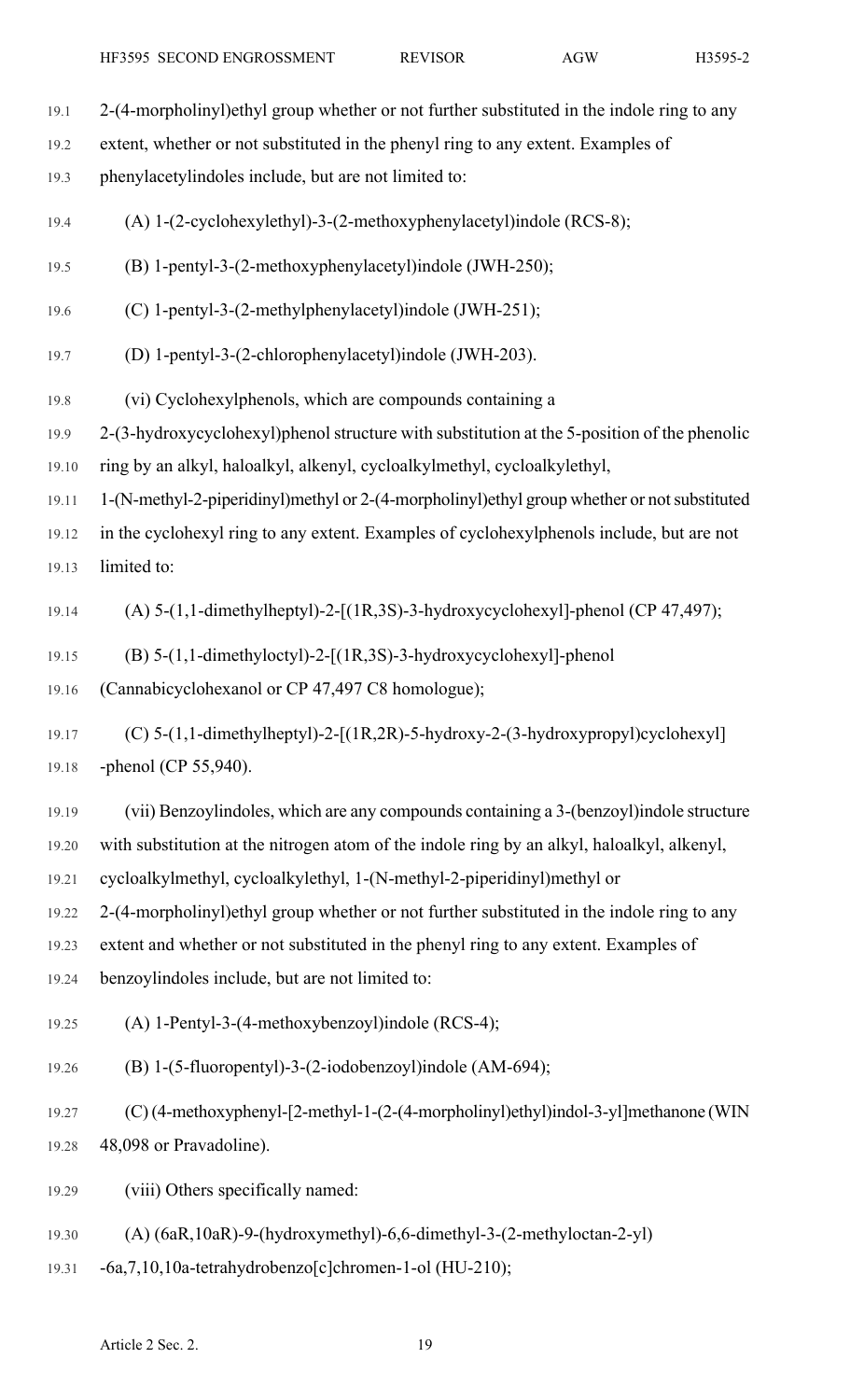| 20.1  | (B) (6aS, 10aS)-9-(hydroxymethyl)-6, 6-dimethyl-3-(2-methyloctan-2-yl)                  |
|-------|-----------------------------------------------------------------------------------------|
| 20.2  | -6a,7,10,10a-tetrahydrobenzo[c]chromen-1-ol (Dexanabinol or HU-211);                    |
| 20.3  | (C) 2,3-dihydro-5-methyl-3-(4-morpholinylmethyl)pyrrolo $[1,2,3$ -de]                   |
| 20.4  | -1,4-benzoxazin-6-yl-1-naphthalenylmethanone (WIN 55,212-2);                            |
| 20.5  | (D) (1-pentylindol-3-yl)-(2,2,3,3-tetramethylcyclopropyl)methanone (UR-144);            |
| 20.6  | (E) (1-(5-fluoropentyl)-1H-indol-3-yl)(2,2,3,3-tetramethylcyclopropyl)methanone         |
| 20.7  | $(XLR-11);$                                                                             |
| 20.8  | (F) 1-pentyl-N-tricyclo[3.3.1.13,7]dec-1-yl-1H-indazole-3-carboxamide                   |
| 20.9  | (AKB-48(APINACA));                                                                      |
| 20.10 | (G) N-((3s,5s,7s)-adamantan-1-yl)-1-(5-fluoropentyl)-1H-indazole-3-carboxamide          |
| 20.11 | (5-Fluoro-AKB-48);                                                                      |
| 20.12 | (H) 1-pentyl-8-quinolinyl ester-1H-indole-3-carboxylic acid (PB-22);                    |
| 20.13 | (I) 8-quinolinyl ester-1-(5-fluoropentyl)-1H-indole-3-carboxylic acid (5-Fluoro PB-22); |
| 20.14 | (J) N-[(1S)-1-(aminocarbonyl)-2-methylpropyl]-1-pentyl-1H-indazole-3-carboxamide        |
| 20.15 | (AB-PINACA);                                                                            |
| 20.16 | (K) N-[(1S)-1-(aminocarbonyl)-2-methylpropyl]-1-[(4-fluorophenyl)methyl]-               |
| 20.17 | 1H-indazole-3-carboxamide (AB-FUBINACA);                                                |
| 20.18 | (L) N-[(1S)-1-(aminocarbonyl)-2-methylpropyl]-1-(cyclohexylmethyl)-1H-                  |
| 20.19 | indazole-3-carboxamide(AB-CHMINACA);                                                    |
| 20.20 | (M) (S)-methyl 2-(1-(5-fluoropentyl)-1H-indazole-3-carboxamido)-3- methylbutanoate      |
| 20.21 | (5-fluoro-AMB);                                                                         |
| 20.22 | (N) [1-(5-fluoropentyl)-1H-indazol-3-yl](naphthalen-1-yl) methanone (THJ-2201);         |
| 20.23 | (O) (1-(5-fluoropentyl)-1H-benzo[d]imidazol-2-yl)(naphthalen-1-yl)methanone)            |
| 20.24 | (FUBIMINA);                                                                             |
| 20.25 | (P) (7-methoxy-1-(2-morpholinoethyl)-N-((1S,2S,4R)-1,3,3-trimethylbicyclo               |
| 20.26 | [2.2.1] heptan-2-yl)-1H-indole-3-carboxamide (MN-25 or UR-12);                          |
| 20.27 | (Q) (S)-N-(1-amino-3-methyl-1-oxobutan-2-yl)-1-(5-fluoropentyl)                         |
| 20.28 | -1H-indole-3-carboxamide (5-fluoro-ABICA);                                              |
| 20.29 | (R) N-(1-amino-3-phenyl-1-oxopropan-2-yl)-1-(5-fluoropentyl)                            |
| 20.30 | -1H-indole-3-carboxamide;                                                               |
|       |                                                                                         |